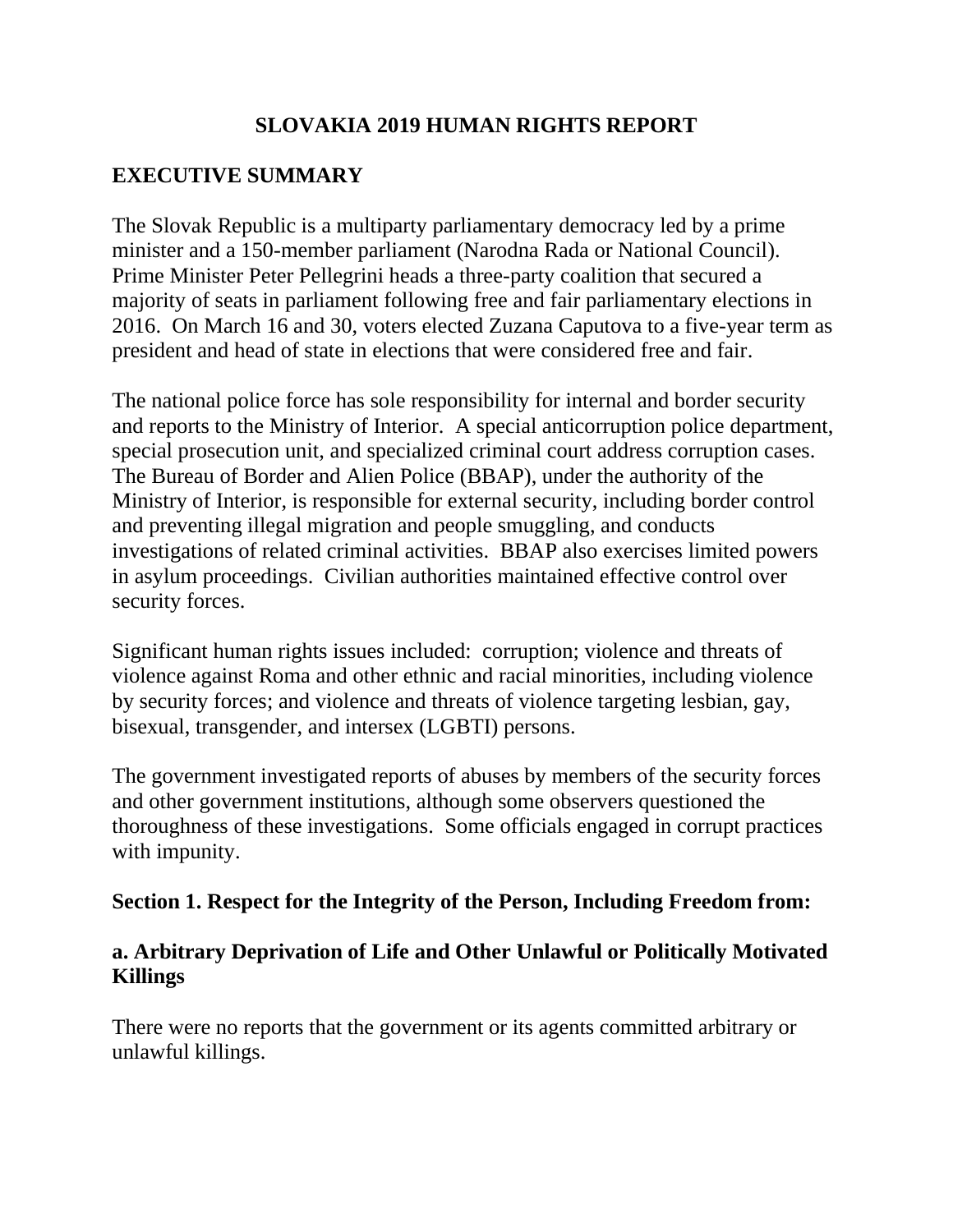In December 2018 the European Court of Human Rights (ECHR) awarded 25,000 euros (\$27,500) in compensation to two surviving Romani family members, who were seriously injured in a 2012 attack on their home by a municipal police officer in Hurbanovo in which three other Romani family members died. The ECHR found that the Slovak court's nine-year sentence for the triple homicide neglected the attack's racial motive, highlighting that the attacker had confirmed during the investigation he had armed himself with a gun and driven to the house with the intention of "dealing with" the Roma. The ECHR concluded that Slovak authorities violated the two victims' rights to nondiscrimination in enjoyment of their right to life.

## **b. Disappearance**

There were no reports of politically motivated disappearances.

# **c. Torture and Other Cruel, Inhuman, or Degrading Treatment or Punishment**

The constitution and the law prohibit such practices, and the government mostly respected these provisions.

Proceedings were ongoing against the head of the criminal investigation unit in the southwestern town of Senec charged with obstruction of justice after a leaked recording showed that he had advised his subordinates to coordinate their testimony to present a consistent narrative of the incident.

A report released on June 19 by the Council of Europe's Committee for the Prevention of Torture (CPT) found there were a number of credible allegations of deliberate physical mistreatment consisting of kicks and baton blows prior to or immediately following police arrest. The report also cited allegations of threats and verbal abuse by police officers. The CPT criticized the continuing practice of handcuffing detained persons to wall fixtures or similar objects in police establishments for several hours and occasionally overnight. The Control and Inspection Service of the Ministry of Interior still dismissed or discontinued most investigations into cases involving injuries allegedly caused by police.

As of August there was no progress in the prosecution of a police officer who commanded a 2015 raid on a Romani community in the village of Vrbnica. The Ministry of Interior inspection service pressed charges against the man for alleged abuse of power in 2016. There continued to be no resolution of a 2009 incident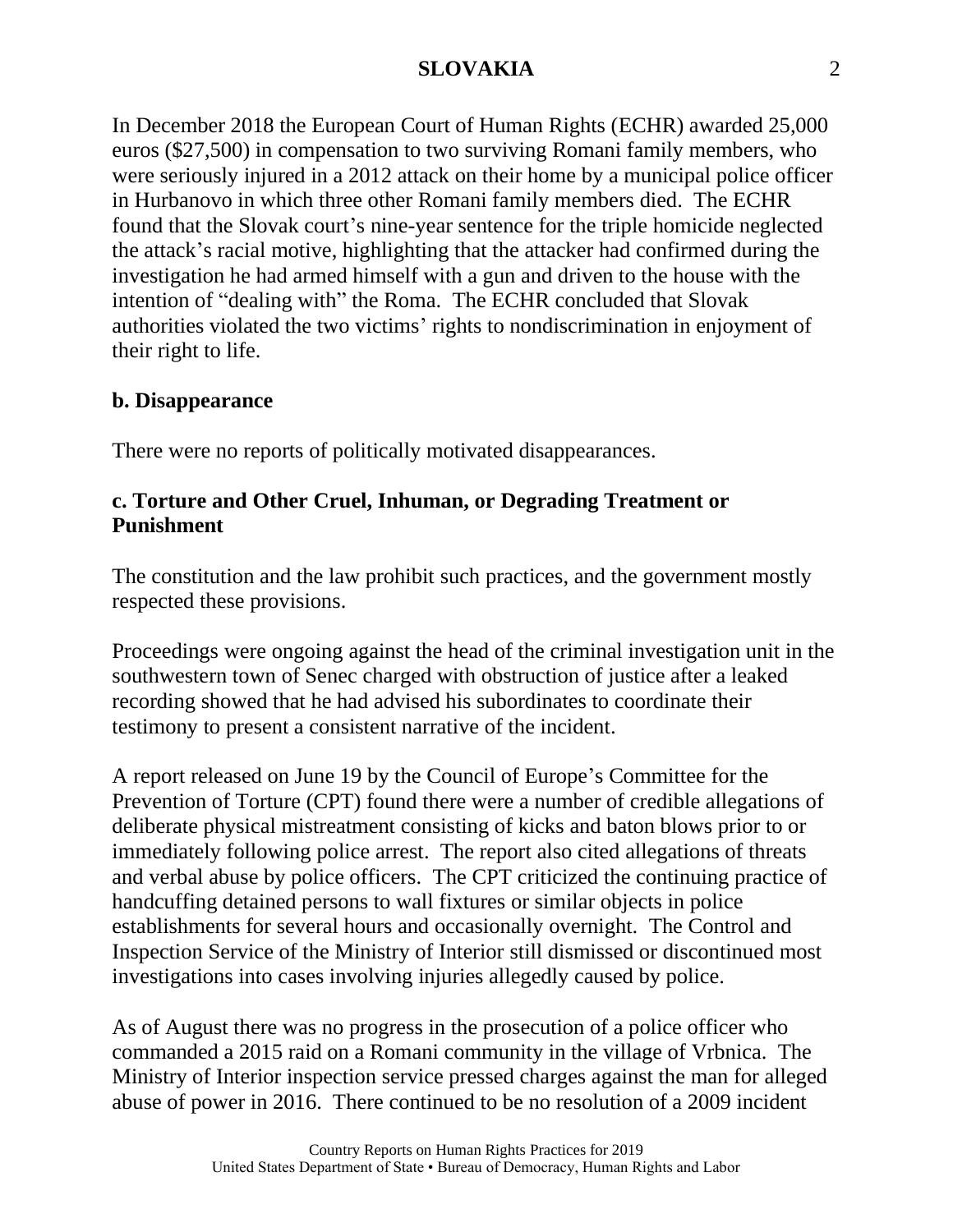during which a group of police officers abused a group of six Romani boys between the ages of 11 and 15. In May 2018 the Kosice regional court overturned a lower court ruling that acquitted all of the officers and returned the case to the Kosice district court. The court had yet to schedule hearings.

# **Prison and Detention Center Conditions**

There were no significant reports regarding prison or detention center physical conditions that raised human rights concerns.

Physical Conditions: In several facilities, juveniles shared cells with adult inmates. Conditions varied by gender.

CPT's June 19 report criticized the situation of two prisoners with severe learning disabilities at the Leopoldov Prison, where they were held under conditions amounting to solitary confinement. The CPT report noted sentenced prisoners under the strictest confinement regime were offered extremely limited daily out-ofcell time. The ombudsperson also challenged inadequate air circulation in prison cells, insufficient lighting, and inappropriate toilet placement. There were reports of very small and inadequately equipped facilities, which authorities continuously used for prolonged or overnight detention, for the temporary detention of arrested persons at police stations.

In March the ombudsperson, in her annual report, repeated previous findings that police units had established unauthorized spaces where police detained individuals under conditions not always in line with the law. The report noted police detained individuals in these spaces for several hours. The ombudsperson concluded the unofficial detention spaces, which often lacked running water, toilets, or means to request assistance, were degrading.

In 2018 the Police Inspection Service dealt with 151 complaints of excessive use of police force against persons in detention. According to police statistics, 84 percent of the complaints were dismissed, 12 percent saw further disciplinary or criminal proceedings, and the remaining 4 percent of cases were pending.

In May a trial court convicted one of two former prison guards in Ilava Prison who in 2016 beat a 21-year-old man, causing serious injuries. The former prison guard appealed, and proceedings were ongoing. The ombudsperson requested several measures be taken at the prison to prevent repetition of such incidents, and prison authorities instituted them.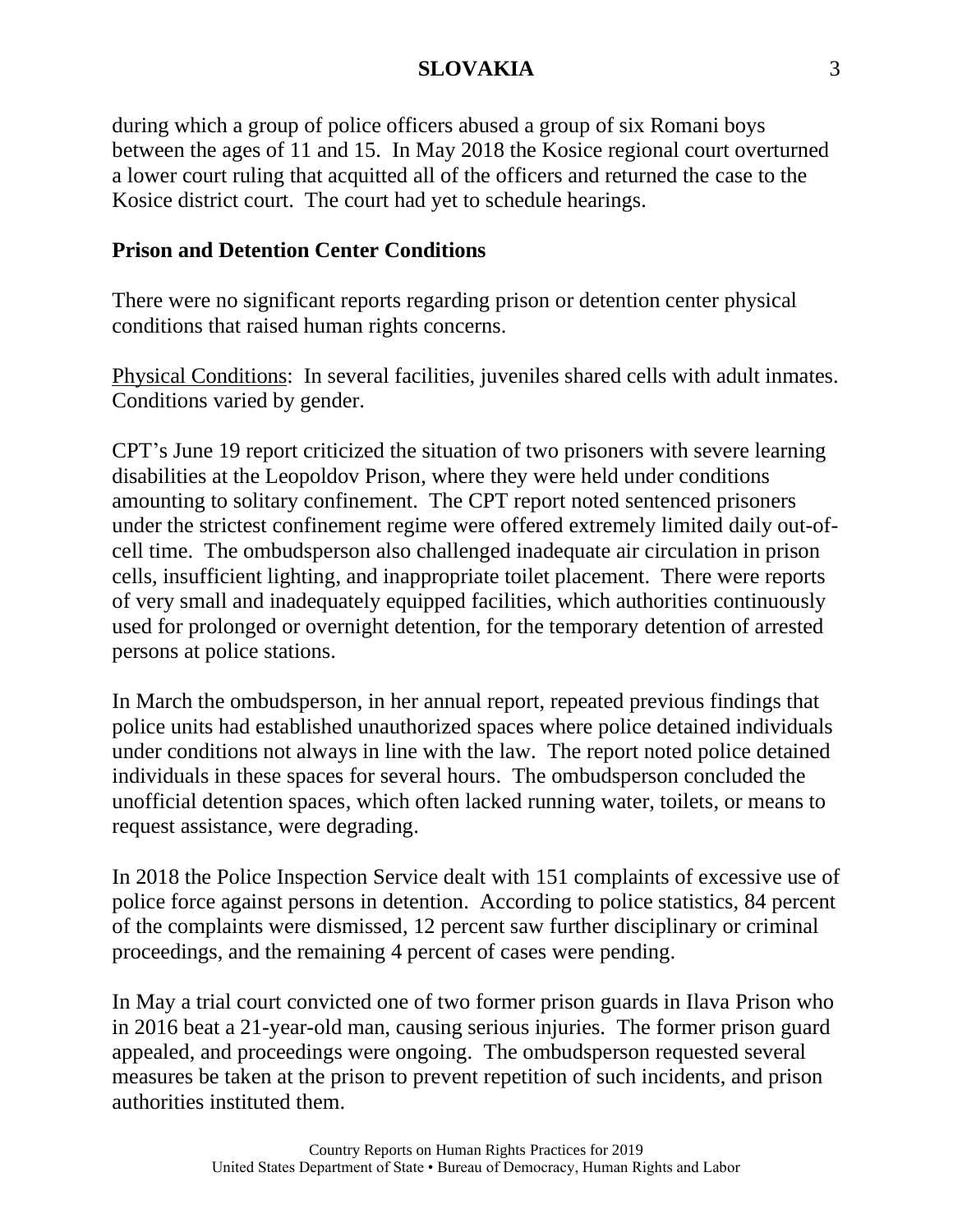Administration: While prisoners were able to file complaints without censorship and a prosecutor or ombudsperson was available to deal with them, several prisoners claimed they were reluctant to complain about mistreatment due to fear of reprisals or because they believed authorities would not act on their complaints.

Independent Monitoring: The government permitted visits by independent human rights observers and the CPT.

#### **d. Arbitrary Arrest or Detention**

The constitution and the law prohibit arbitrary arrest and detention and provide for the right of any person to challenge the lawfulness of his or her arrest or detention in court, and the government generally observed these requirements.

#### **Arrest Procedures and Treatment of Detainees**

The constitution and law stipulate that authorities may take a person into custody only for explicit reasons and must inform a detainee immediately of the reasons for detention. Persons are apprehended only with warrants issued by a judge or prosecutor based on evidence, and there were no reports of individuals detained without judicial authorization. Suspects in terrorism cases can be held for 96 hours. In other cases a court must grant a hearing to a person accused of a crime within 48 hours (or a maximum of 72 hours in "serious cases," defined as violent crimes, treason, or other crimes carrying a sentence of at least eight years' imprisonment) and either release or remand the individual into custody.

The bail system rarely was used. The law gives detainees the right to consult an attorney immediately after authorities submit charges, and authorities must inform them of this right. The law provides counsel to indigent detainees free of charge. This right, however, was not fully respected in practice and authorities did not systematically inform detainees of their right to access a lawyer or right to an ex officio lawyer free of charge. The law allows attorneys to visit detainees as frequently as necessary and allows two-hour monthly family visits upon request. There were no reports of suspects detained incommunicado or held under house arrest.

Arbitrary Arrest: The ombudsperson and Bratislava regional court criticized police for unlawfully and arbitrarily detaining Filip Rybanic, the assistant to an opposition member of parliament (MP), in a high-profile corruption case. The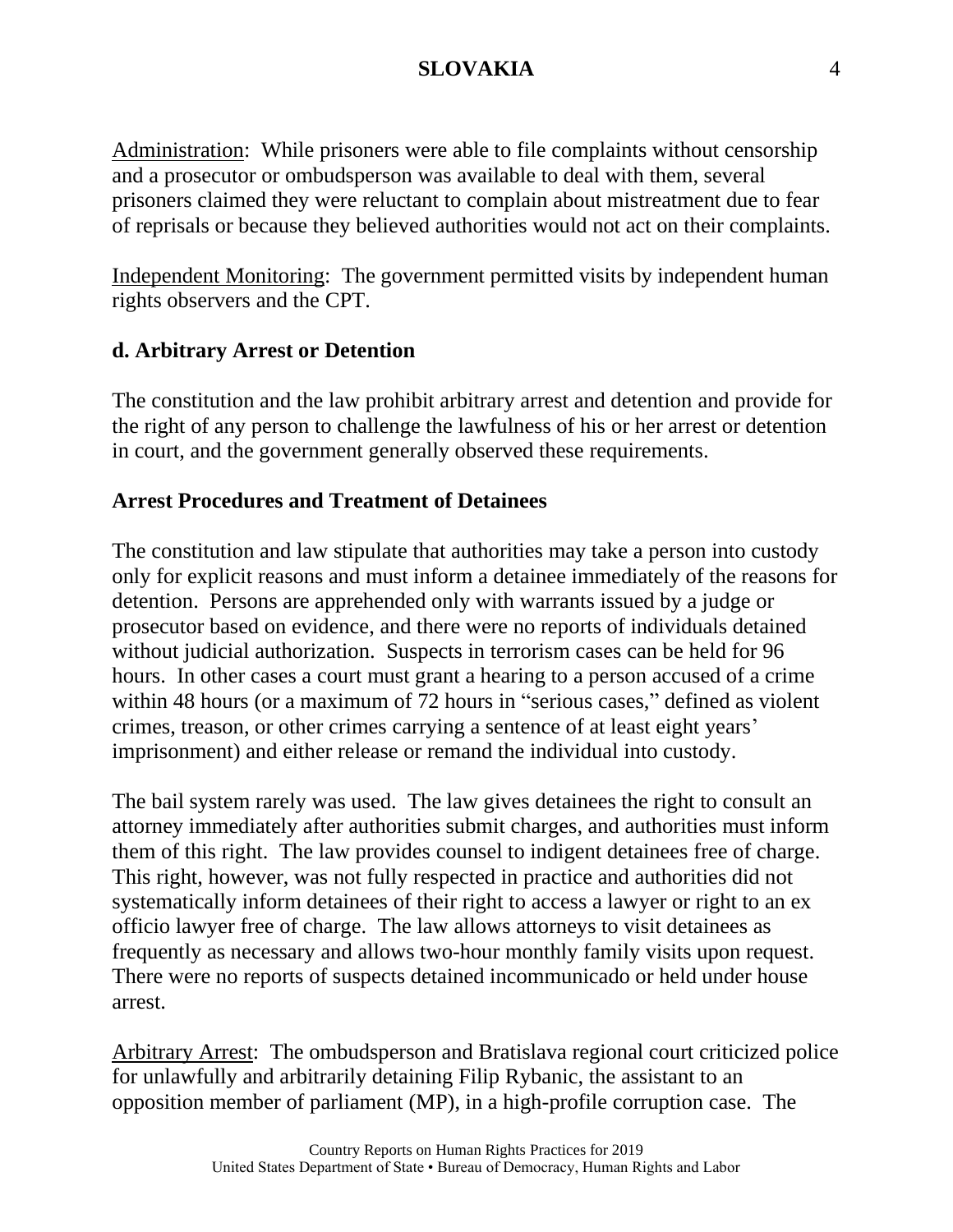court concluded police had manipulated Rybanic to incriminate himself, prevented him from contacting a defense attorney, and violated his right to due process. The court described the initial conduct of police as "fraudulent."

# **e. Denial of Fair Public Trial**

The constitution and law provide for an independent judiciary, and the government generally respected judicial independence and impartiality, but alleged corruption, inefficiency, and a lack of integrity and accountability undermined public trust in the judicial system.

In February the Constitutional Court declared as unconstitutional a constitutional amendment requiring that all sitting judges and candidates for judicial positions receive security clearances from the government that attest to their suitability for public office. Some legal experts criticized the decision as resting on weak legal arguments and asserted that it harmed the separation of powers by infringing on the legislature's ability to amend the constitution.

Except for the Constitutional Court, courts employed a computerized system for random case assignment to increase fairness and transparency. There were reports, however, that this system was subject to manipulation. A criminal investigation that started in August 2018 into alleged manipulation of the case assignment system at the Supreme Court was ongoing.

# **Trial Procedures**

The constitution and law provide for the right to a fair and public trial without undue delay, and an independent judiciary generally enforced this right. There were reports, however, that in individual cases judges failed to act impartially and did not respect basic principles for conducting fair trials.

Defendants enjoy a presumption of innocence, and a person found guilty by a court does not serve a sentence or pay a fine until a final decision on his or her appeal has been reached. Persons charged with criminal offenses have the right to be informed promptly of the charges against them with free interpretation as necessary. Defendants have the right to adequate time and facilities to prepare a defense, to be present at their trial, consult in a timely manner with an attorney (at government expense if indigent), and to obtain free interpretation as necessary from the moment of being charged through all appeals. They can confront prosecution and plaintiff witnesses and can present witnesses and evidence on their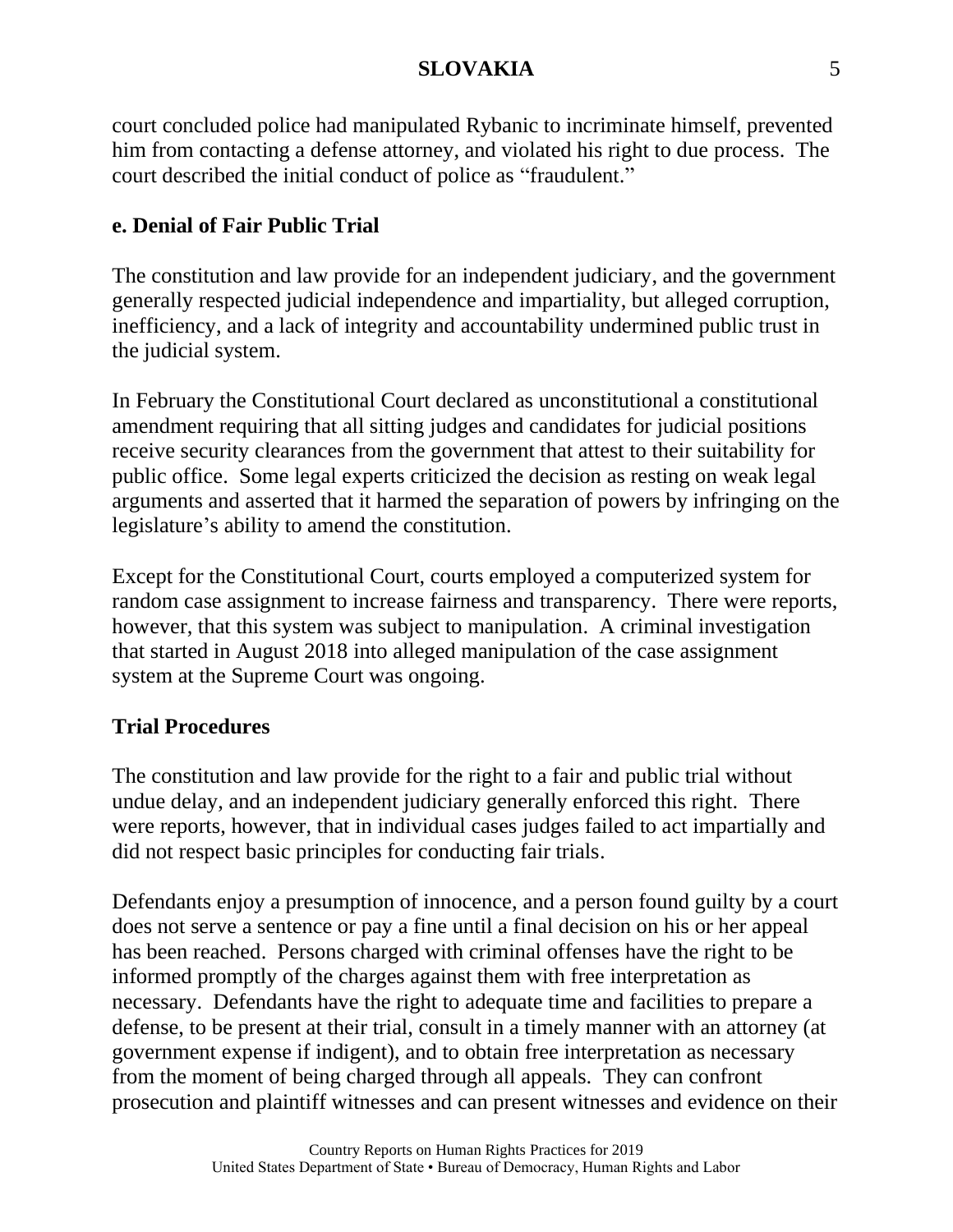behalf. Defendants have the right to refuse self-incrimination and may appeal adverse judgments. The law allows plea bargaining, which was often applied in practice.

Unpredictability of court decisions and inefficiency remained major problems in the country's judiciary, leading to long trials, which in civil cases discouraged individuals from filing suit. Cases involving violation of the right to trial without undue delay continued to dominate the Constitutional Court agenda. In February, nine of 13 constitutional judges' terms ended. The parliament failed to immediately elect the necessary number of candidates to replace the outgoing judges, and the Constitutional Court was unable to fully process incoming cases until the remaining six seats were filled in September.

# **Political Prisoners and Detainees**

There were no reports of political prisoners or detainees.

# **Civil Judicial Procedures and Remedies**

Citizens had unrestricted access to courts to file lawsuits in civil matters, including human rights violations. Courts that hear civil cases, as with criminal courts, were subject to delays. Public trust in the judiciary continued to be low, with domestic surveys measuring it at 34 percent. According to the surveys, the public perceived corruption as the judiciary's most urgent problem, followed by delays in proceedings.

Administrative remedies were available in certain cases. The National Center for Human Rights has the authority to provide mediation for cases of discrimination and to represent claimants in court. Human rights organizations criticized the center for lack of activity and ineffectiveness. Individuals and organizations may appeal domestic court decisions with respect to alleged violations of human rights to the ECHR.

# **Property Restitution**

Rent-control regulations for apartment owners whose property was restituted after the fall of the communist regime remained a problem. The state has regulated rents in these properties at below-market rates since 1992. In 2017 the ECHR ordered the state to pay property owners 1.87 million euros (\$2 million) in compensation for damages. Although authorities took legislative steps to eliminate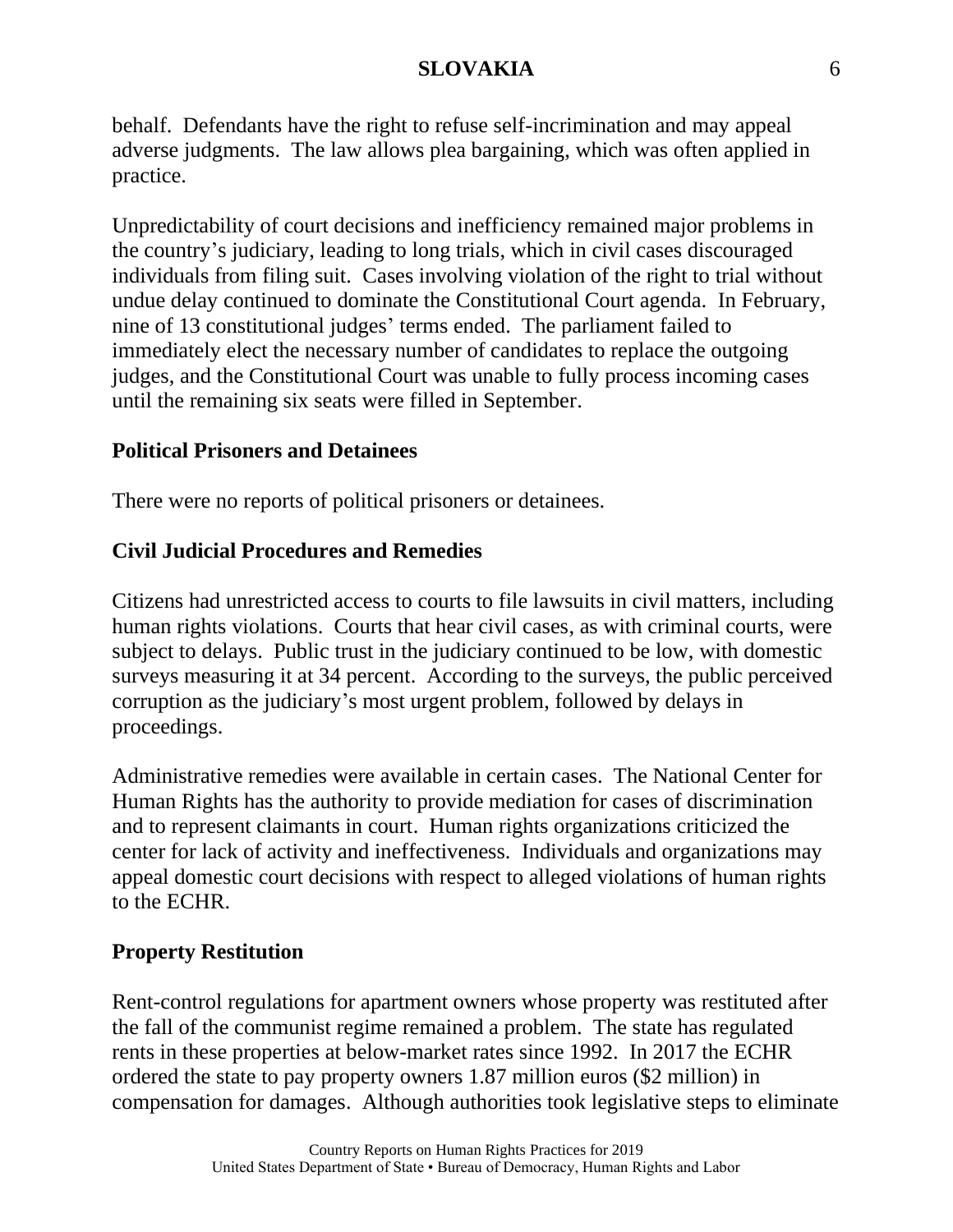the discriminatory treatment of the owners, according to the ECHR, property owners should receive specific and clearly regulated compensatory remedies.

The ombudsperson reported excessive delays in numerous land property restitution proceedings that have remained unresolved since the fall of the communist regime. In February 2018 the ombudsperson presented to parliament a special report that listed 9,198 unresolved cases. Several measures have been implemented at land offices to resolve the problem, although lack of land office staff and insufficient training remained challenges.

The country is a signatory to the Terezin Declaration on Holocaust restitution. The government has laws and mechanisms in place, and nongovernmental organizations (NGOs) and advocacy groups reported the government made some progress on resolution of Holocaust-era claims, including for foreign citizens.

# **f. Arbitrary or Unlawful Interference with Privacy, Family, Home, or Correspondence**

The constitution and law prohibit such actions, and police must present a warrant before conducting a search or within 24 hours afterwards. There were reports the government failed to respect these prohibitions in some cases. In one example, proceedings remained pending against the commanding officer of a 2015 police raid in the Romani community in Vrbnica, which included house-to-house searches without warrants and complaints of excessive use of police force.

The ongoing investigation into violations related to the 2018 killing of journalist Jan Kuciak and his fiancee involved allegations of illegal information collection on journalists and their family members by law enforcement bodies (see section 2.a.).

# **Section 2. Respect for Civil Liberties, Including:**

# **a. Freedom of Expression, Including for the Press**

The constitution and law provide for freedom of expression, including for the press. While the government generally respected these rights, it limited access to information to press outlets critical of the government.

Freedom of Expression: The law prohibits the defamation of nationalities and race, punishable by up to three years in prison, and denial of the Holocaust and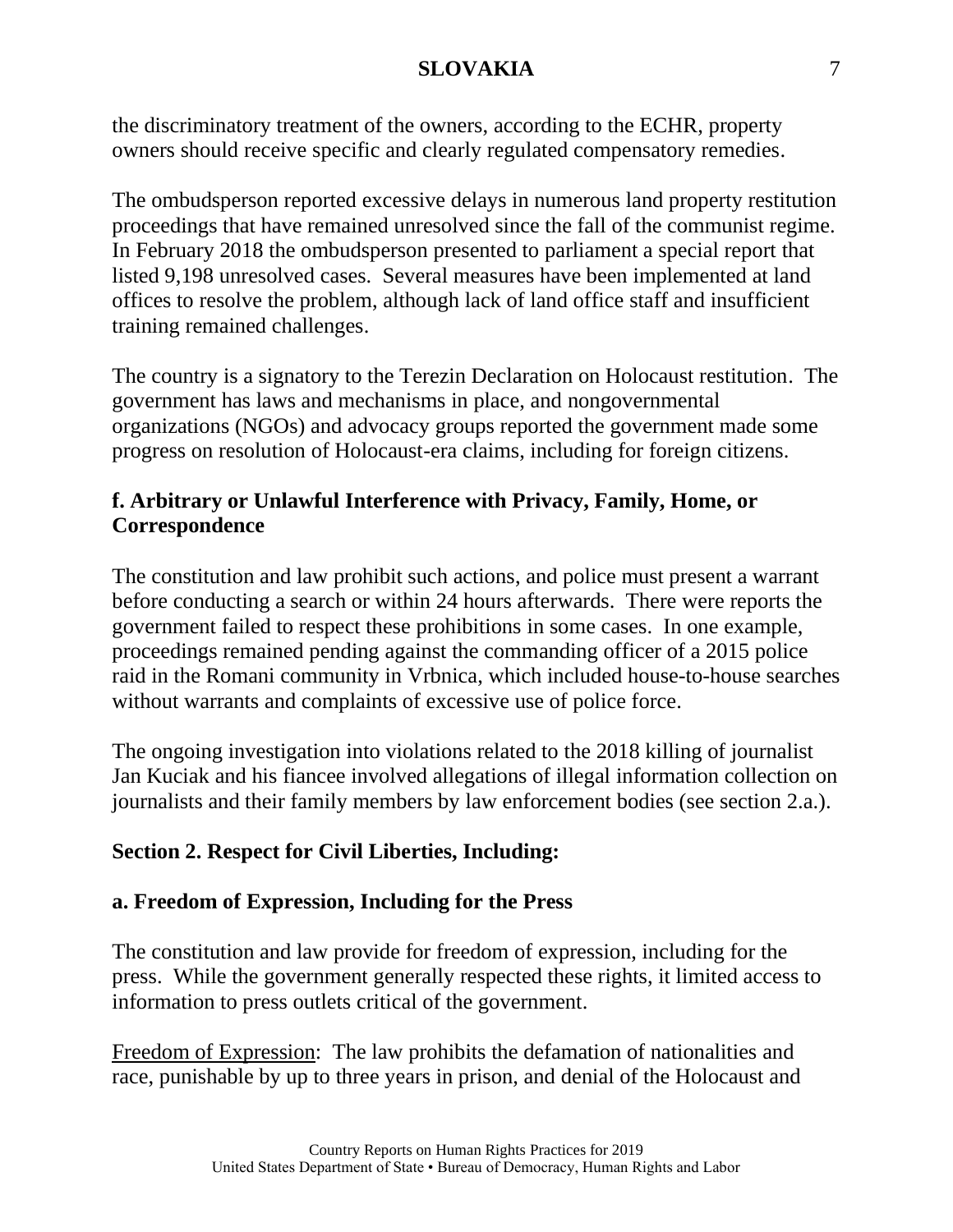crimes committed by the fascist and communist regimes, which carry a prison sentence of six months to three years.

Press and Media, Including Online Media: The prohibitions against defamation of nationalities and denial of the Holocaust and crimes committed by the fascist and communist regimes also applied to the print and broadcast media, the publication of books, and online newspapers and journals. According to media organizations, criminal libel provisions restrict freedom of expression, including freedom of media. In one instance, a Bratislava district court issued a preliminary measure in June ordering former presidential candidate Martin Dano to withdraw his online videos targeting investigative journalist and anticorruption NGO director Zuzana Petkova. The court ruled Dano's videos incited hatred and defamed Petkova and other investigative journalists. Zuzana Petkova informed media outlets that Dano had not complied with the court decision. Appeal proceedings were pending.

The majority of media were privately owned or funded from private sources. Radio and Television Slovakia (RTVS) and the TASR news agency received state funding for specific programming. Observers expressed concern, however, about the increasing consolidation of media ownership and its potential long-term threat to press freedom. NGOs reported most of the country's private media outlets, including television stations and print publications, were controlled by relatively few financial conglomerates or wealthy individuals.

Members of the cabinet intermittently refused to communicate with two major daily newspapers, claiming their reporting was biased and that the newspapers had refused to apologize for publishing information government officials claimed was untrue.

Violence and Harassment: In February 2018 investigative journalist Jan Kuciak and his fiancee, Martina Kusnirova, were killed in their home. Kuciak regularly reported on allegations of high-level corruption and documented tax-fraud schemes. As of November authorities had arrested and indicted four suspects in the case, including businessman Marian Kocner, who was charged with ordering the killing. Nationwide public protests in 2018 following the killings prompted the resignation of then interior minister Robert Kalinak, then prime minister Robert Fico, and then police president Tibor Gaspar. Since the resignations, Fico on multiple occasions accused media outlets and NGOs of using the killings to foment a "coup."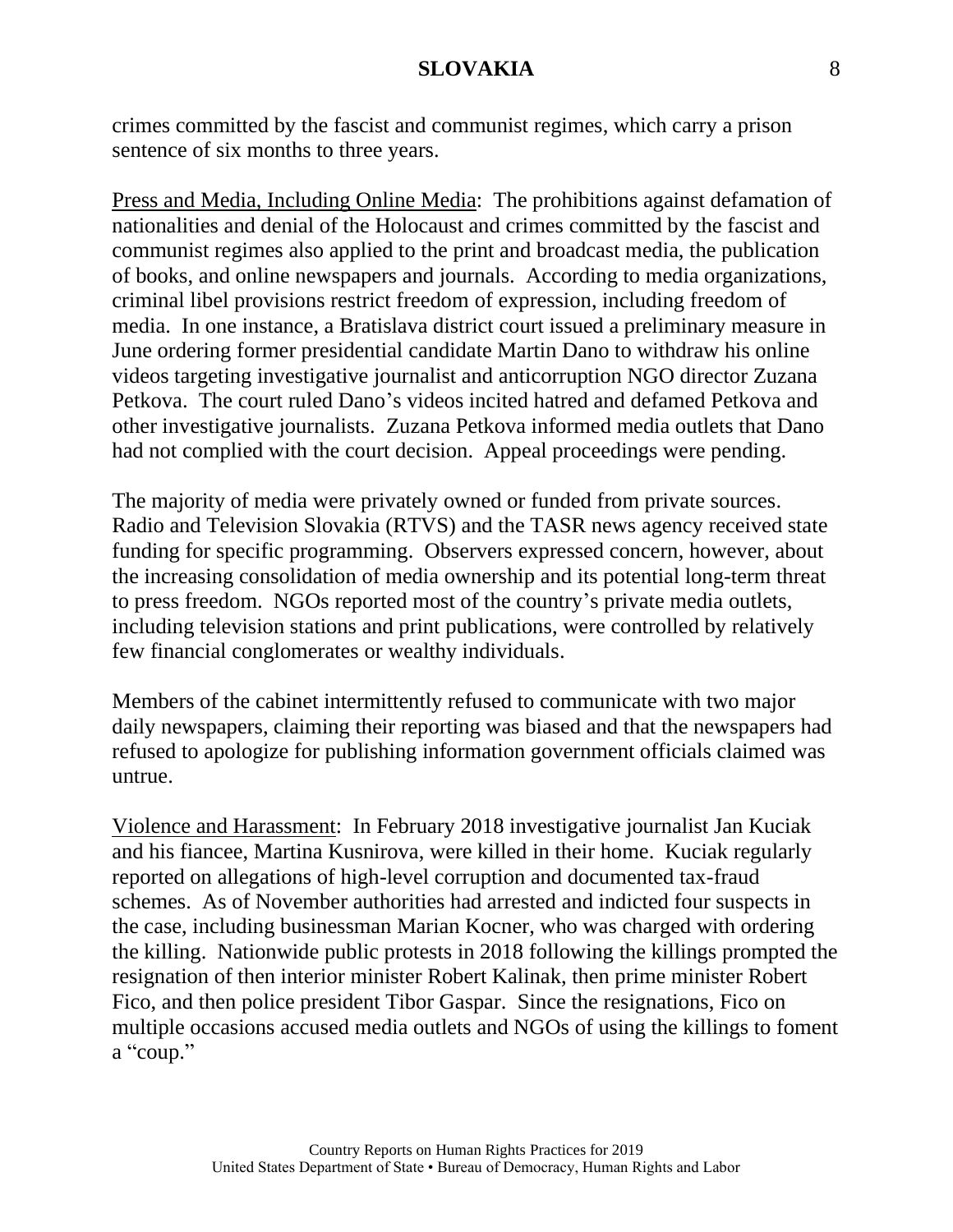The investigation into the Kuciak murder led to allegations that Kocner and his collaborators conducted surveillance of selected investigative journalists, allegedly with the assistance of law enforcement. According to media reports, the investigation revealed that police representatives illegally accessed government databases to collect information on journalists and their family members. Information collected through surveillance and from state databases was allegedly used to intimidate individual journalists. Investigations into the surveillance and intimidation cases were pending (see section 4, "Corruption").

Libel/Slander Laws: Libel and slander are treated as criminal offenses. Media organizations criticized a criminal libel provision in the criminal code as restricting freedom of expression.

Financial elites targeted the press in several civil defamation lawsuits, which often required the press to pay large sums of money in penalties or legal costs. The International Press Institute Slovakia and other observers expressed concern this financial risk and the administrative burden of constantly contesting lawsuits could lead to media self-censorship. In December 2018 a trial court dismissed one of numerous libel lawsuits by financial group Penta Investment against daily newspaper *DennikN* over an article implying then prime minister Robert Fico accepted bribes from Penta leader Jaroslav Hascak through his personal assistant.

# **Internet Freedom**

The government did not restrict or disrupt access to the internet or censor online content, and there were no credible reports the government monitored private online communications without appropriate legal authority. Police, however, monitored websites containing hate speech and attempted to arrest or fine the authors.

# **Academic Freedom and Cultural Events**

There were no government restrictions on academic freedom or cultural events.

# **b. Freedoms of Peaceful Assembly and Association**

The constitution and law provide for freedoms of peaceful assembly and association, and the government generally respected these rights.

# **c. Freedom of Religion**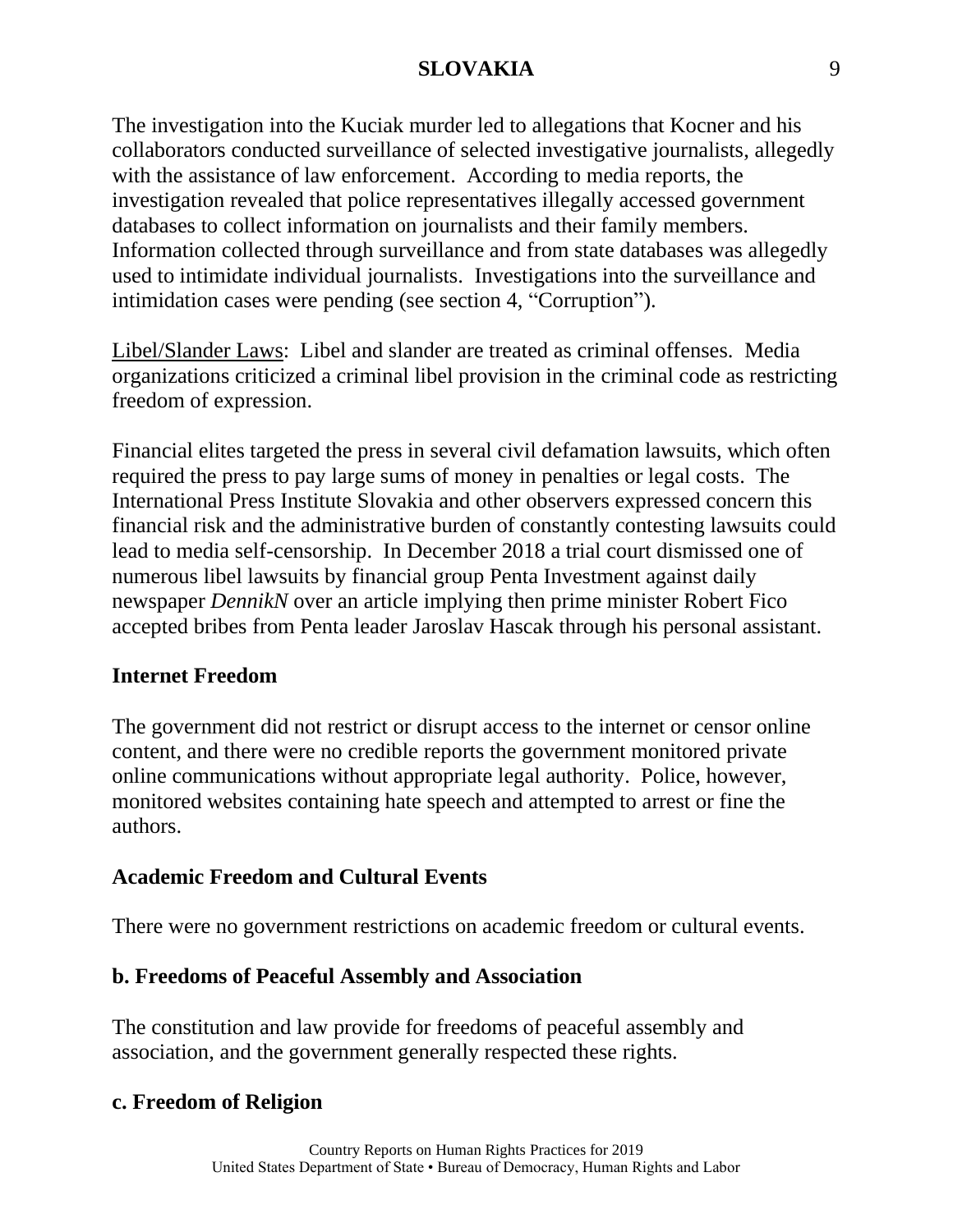See the Department of State's *International Religious Freedom Report* at [https://www.state.gov/religiousfreedomreport/.](https://www.state.gov/religiousfreedomreport/)

## **d. Freedom of Movement**

The constitution and the law provide for freedom of internal movement, foreign travel, emigration, and repatriation, and the government generally respected these rights.

## **e. Internally Displaced Persons**

Not applicable.

## **f. Protection of Refugees**

Access to Asylum: The law provides for the granting of asylum or refugee status, and the government has an established system for providing some protection to refugees. Some organizations criticized the Migration Office for applying a restrictive asylum policy and granting asylum only in a very limited number of cases. As of August, for example, the government had received 108 asylum applications and granted asylum to three individuals. The government granted asylum to five individuals in 2018.

NGOs reported asylum seekers had only limited access to qualified, independent legal advice. The contract for legal assistance to asylum seekers did not cover asylum seekers in detention, so these persons could access free legal assistance only in the second, appellate-level hearing on their asylum application process. Migration Office staff allegedly endeavored to provide legal advice to some asylum applicants, even though they were also interviewing the asylum seekers and adjudicating their asylum applications.

There was no independent monitoring by local NGOs of access to asylum procedures on the country's borders and only limited monitoring of access to asylum by the Office of the UN High Commissioner for Refugees (UNHCR).

In February a German court ruled that a Slovak government aircraft operated by the Ministry of Interior had been used to smuggle an abducted Vietnamese refugee claiming asylum in Germany out of the Schengen area in 2017. The court found that the asylum seeker, who was abducted by Vietnamese intelligence services in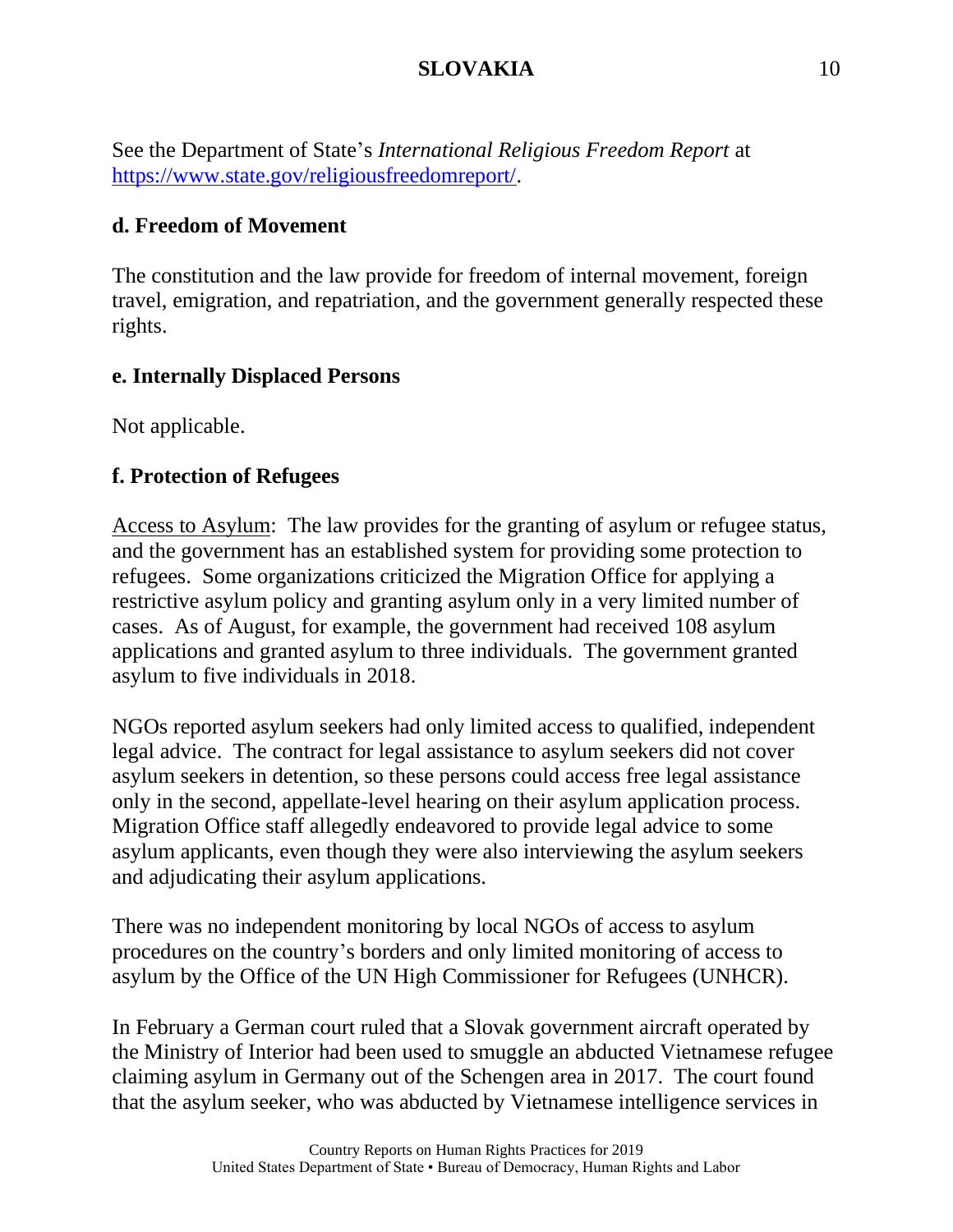Berlin, was taken on board the Slovak government jet immediately following an official meeting in Bratislava between then Slovak Interior Minister Robert Kalinak and the Vietnamese minister of public security, and subsequently flown to Moscow. Slovak NGOs criticized the Slovak interior ministry inspection service for terminating in August its investigation into alleged government involvement, ostensibly for a lack of evidence.

Safe Country of Origin/Transit: The country denied asylum to applicants from a safe country of origin or transit. The law requires authorities to ensure the wellbeing of individual asylum seekers is not threatened if deported to a non-EU "safe country." Some observers criticized the Bureau of Border and Alien Police (BBAP) for lacking the information necessary to determine whether a country would be safe for persons facing deportation there.

Freedom of Movement: NGOs reported that BBAP unnecessarily detained migrants, including asylum seekers whom police believed made false asylum claims, and that police failed to adequately use alternatives to detention, such as supervised release or financial bonds. NGOs reported it was routine practice to issue detention orders and place asylum seekers with children in the immigration detention center in Secovce, where they often faced degrading treatment.

Access to Basic Services: NGOs reported schools generally did not make use of available government support for language and integration assistance for foreign students.

The human rights organization Marginal stated that integration of approved asylum seekers in the country was hampered by the absence of a comprehensive government-funded and -operated integration program. These services had to be provided by NGOs and funded through a patchwork of domestic and international sources.

Human rights organizations reported that asylum seekers placed in immigration detention did not have adequate access to quality healthcare, contributing to the spread of contagious diseases in detention facilities.

Durable Solutions: The Migration Office accommodated refugees processed at the UNHCR emergency transit center in Humenne for resettlement to a permanent host country. The refugees were moved to Slovakia from other countries due to security and humanitarian concerns. The center was permitted to accommodate up to 250 refugees at a time for up to six months.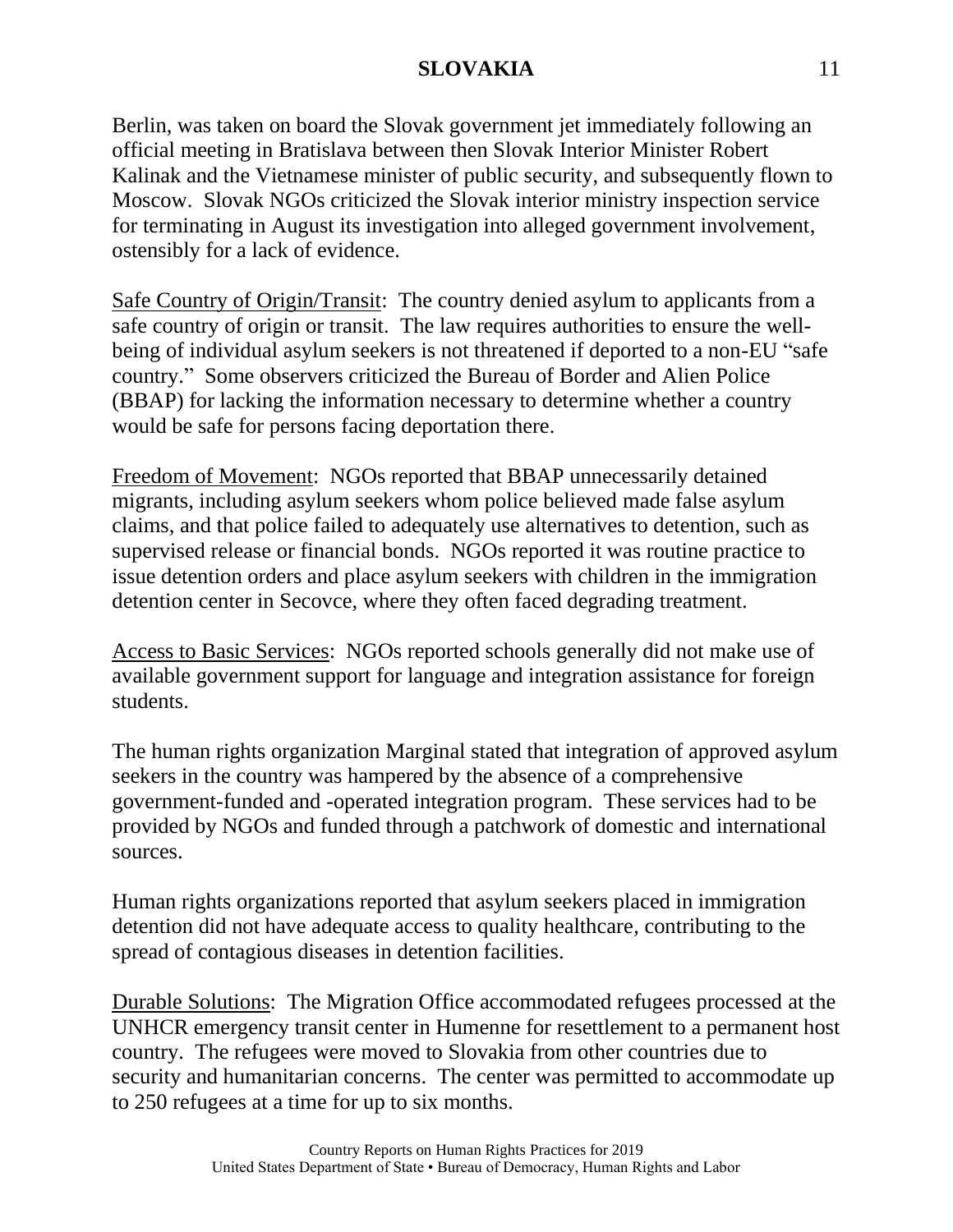Temporary Protection: The government provided temporary "subsidiary protection" to individuals who might not qualify as refugees but could not return to their home countries and granted it to 11 persons as of August. Subsidiary protection is initially granted for one year, with possible extensions. NGOs asserted this approach created uncertainty regarding the refugee's status in the country and significantly hindered their integration prospects. There were reports persons granted subsidiary protection had only limited access to health care. The Ministry of Interior issued health coverage documentation directly to persons with subsidiary protection without clear explanation of benefits.

## **g. Stateless Persons**

Not applicable.

# **Section 3. Freedom to Participate in the Political Process**

The constitution and the law provide citizens the ability to choose their government in free and fair periodic elections held by secret ballot and based on universal and equal suffrage.

# **Elections and Political Participation**

Recent Elections: OSCE observers considered the presidential elections held on March 16 and 30 as well as parliamentary elections held in 2016 to have been free and fair.

Participation of Women and Minorities: No laws limit the participation of women and members of minorities in the political process, and they did participate. During the year the country elected its first female president. Women constituted slightly more than 21 percent of the parliament.

While there were small but increasing numbers of Romani mayors and members of local councils, Roma were severely underrepresented in communal, provincial, and national elective bodies. In May the first Romani candidate from the country was elected to the European Parliament.

The Hungarian minority, the largest in the country, was proportionately represented at the local, regional, and national levels and participated actively in the political process.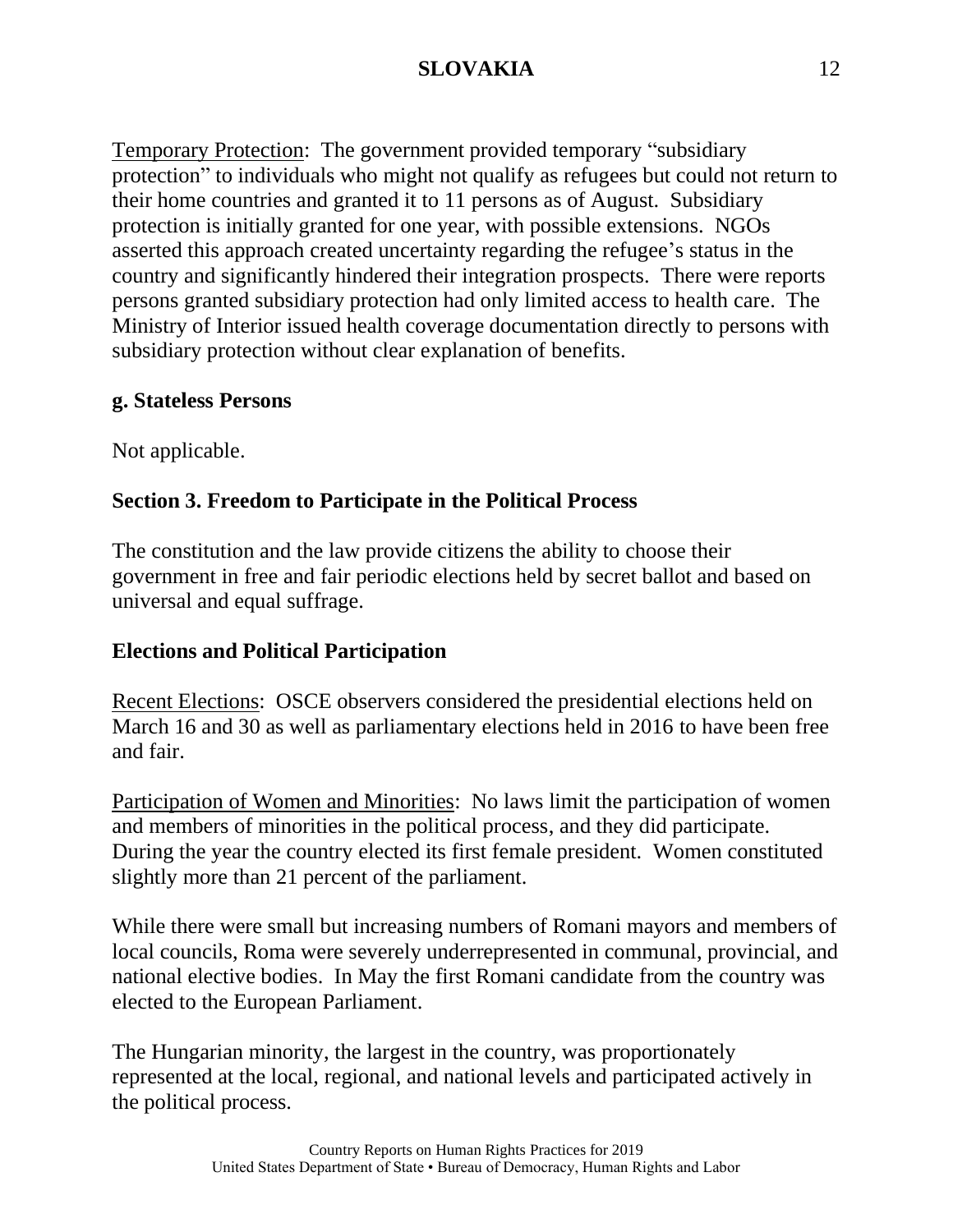## **Section 4. Corruption and Lack of Transparency in Government**

The law provides criminal penalties for corruption by officials. The government did not always implement the law effectively, and some officials engaged in corrupt practices with impunity. According to a special 2017 Eurobarometer report on corruption, 85 percent of the country's citizens perceived corruption as widespread, particularly in the health sector, political parties, and the courts. The business sector perceived nepotism in public institutions, financing of political parties in exchange for future government contracts, and bribery and kickbacks as the most widespread corruption problems. High-level officials rarely were prosecuted for corruption, despite a series of high-profile corruption cases involving government officials.

Corruption: Investigative journalists and NGOs documented cases of well connected businesspersons siphoning off state finances through tax fraud. Observers blamed political influence over police and the prosecution services for blocking or hampering anticorruption investigations.

In the last article written by investigative journalist Jan Kuciak and published after his murder in February 2018, Kuciak documented Italian mafia connections to high-level politicians that were allegedly designed to abuse EU agricultural subsidies. On October 21, businessman Marian Kocner was indicted on charges of ordering Kuciak's murder. In August, four of Kocner's collaborators all of whom were already in jail on charges related to the Kuciak murder were charged with conspiracy to murder former first deputy prosecutor general Peter Sufliarsky, Special Prosecutor Maros Zilinka, and former minister of justice and interior Daniel Lipsic. The potential victims were all reportedly involved in criminal investigations affecting Kocner; a criminal investigation was pending. In August, September, October, November, leaked transcripts of text messages from Kocner's telephone communications revealed extensive relations between Kocner and highlevel state officials, police, prosecutors, and judges. In the messages, Kocner discussed attempts to manipulate political, administrative, and judicial decisions to support both his personal financial interests and representatives of the ruling Smer party. According to the special prosecution service, numerous criminal investigations based on the messages were pending. In August police seized mobile phones of several judges and prosecutors allegedly involved in encrypted telephone conversations with Kocner.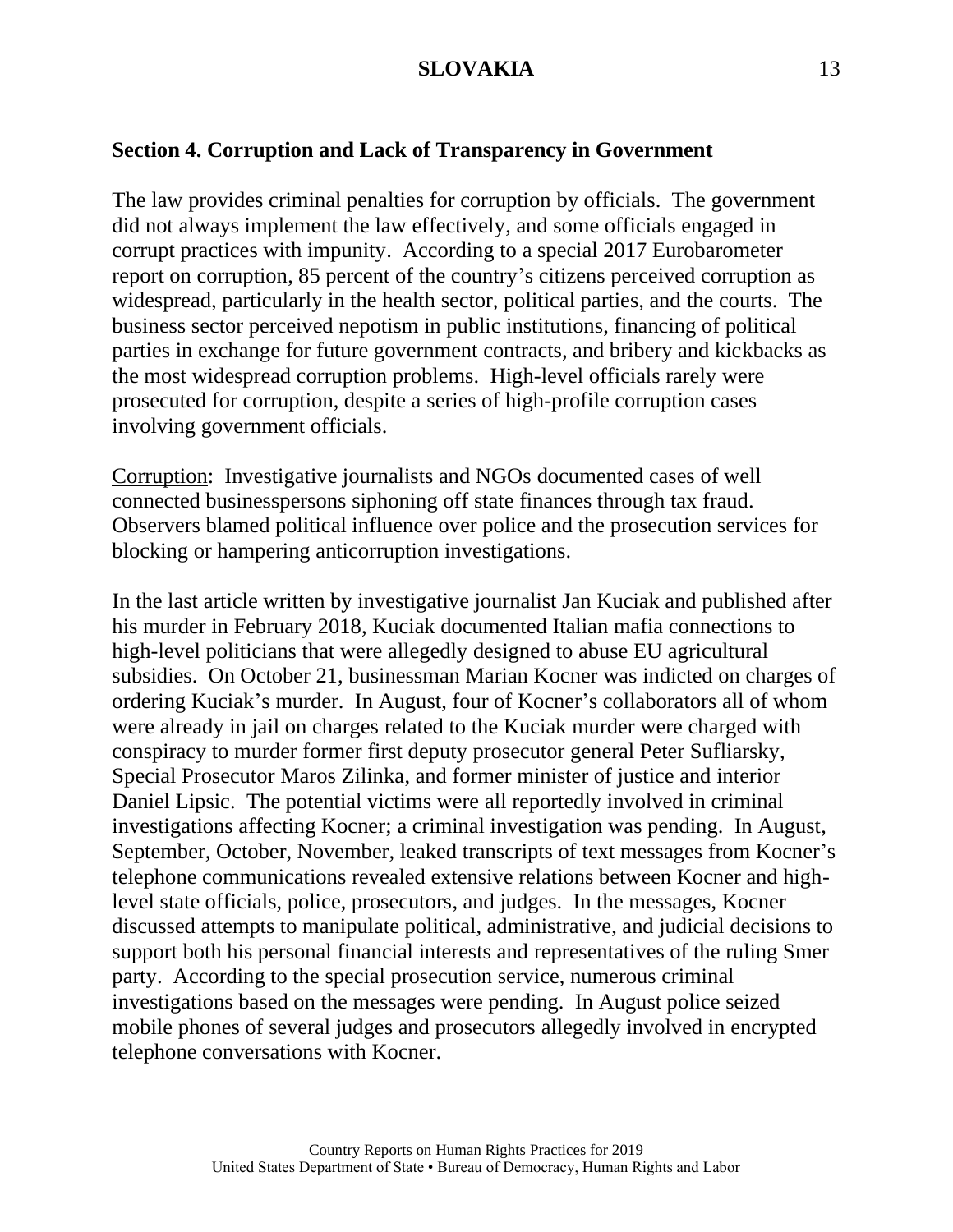In December 2018 a third fact-finding mission from the European Parliament followed up on the subsidy misuse accusations after farmers' protests. The delegation reported that it found evidence of "intimidation and physical violence" against small farmers, who claimed that large financial groups were siphoning off subsidies and that state authorities did not address these abuses. The farmers alleged that EU agricultural subsidies were not reaching the right beneficiaries due to widespread corruption and weak rule of law.

Financial Disclosure: The law requires income and asset disclosure by appointed and elected officials and mandates a parliamentary conflict of interest committee to monitor and verify such disclosures. The government made a general summary of the declarations publicly available, and there were penalties for noncompliance. NGOs and some politicians maintained the financial disclosure forms were vague and did not clearly identify the value of the declared assets, liabilities, and interests. Limited authority and inadequate human and technical resources made financial disclosure processing ineffective for the purpose of transparency.

Enforcement of financial disclosure violations was not effective and enabled MPs to block sanctions against violators. Criminal sanctions for noncompliance were not applied in practice.

# **Section 5. Governmental Attitude Regarding International and Nongovernmental Investigation of Alleged Abuses of Human Rights**

A variety of domestic and international human rights groups generally operated without government restriction, investigating and publishing their findings on human rights cases. Government officials were sometimes cooperative, although NGOs reported that at times some government officials disseminated conspiracy theories presenting civil society organizations as "foreign agents" and appeared to view their activities with suspicion or mistrust.

Throughout the year Robert Fico, MP and chair of the coalition Smer-SD party, continued to claim that countrywide public protests in 2018 that led to the resignation of his cabinet when he was prime minister were financed and organized from abroad as part of a "coup" against his government.

Some government officials, including Andrej Danko, the speaker of parliament and chair of the coalition-member Slovak National Party (SNS), criticized the ombudsperson's attempts to raise awareness about the rights of LGBTI persons.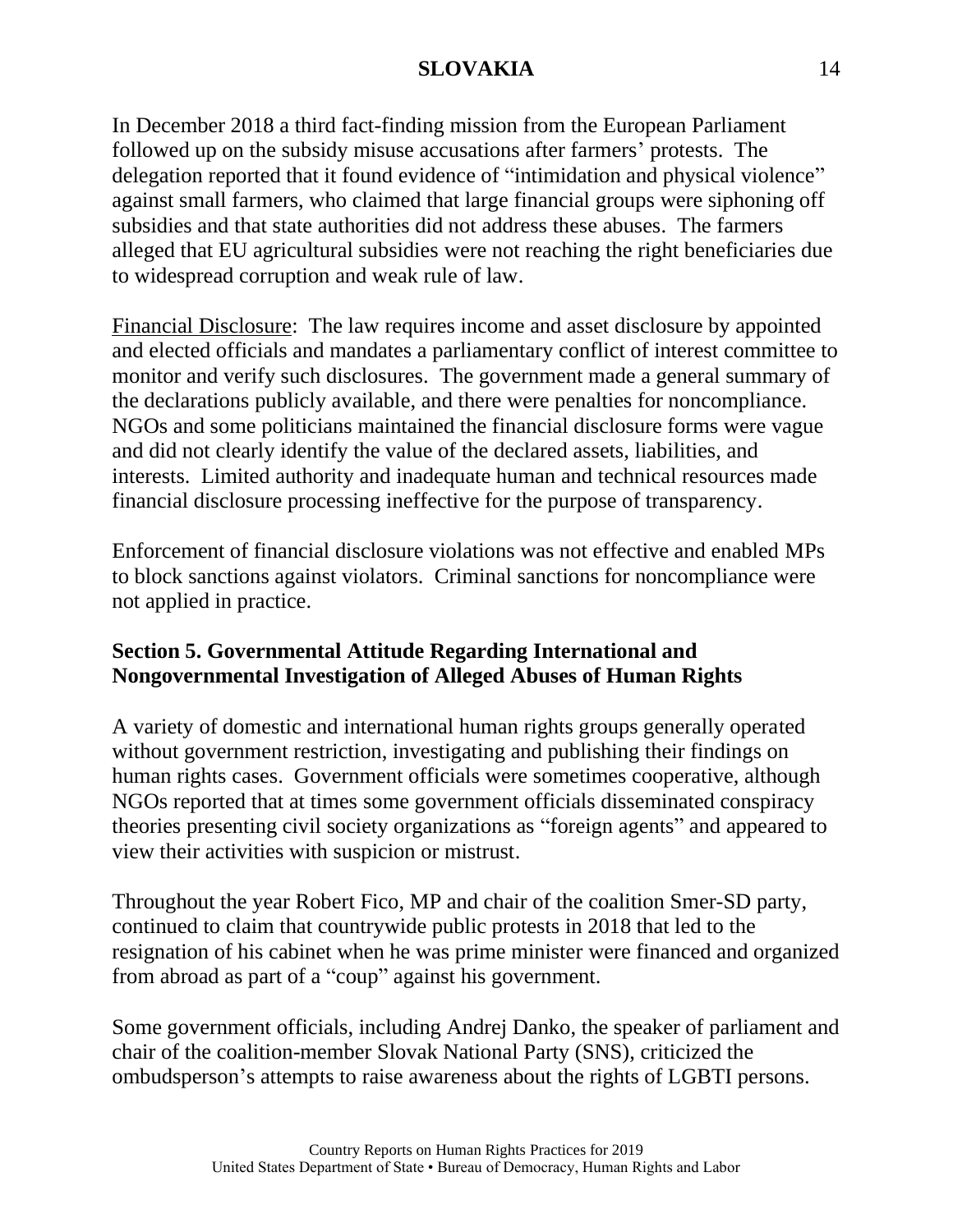Government Human Rights Bodies: The justice minister headed the Government Council on Human Rights and National Minorities, an advisory body including government officials and civil society representatives.

Maria Patakyova headed the Office of the Public Defender of Rights (ombudsperson) and submitted an annual report on human rights problems to the parliament. Human rights activists credited Patakyova with raising the profile of fundamental rights problems in the country, despite criticism, obstruction, and a lack of interest from politicians.

Parliament has a 12-member Human Rights and National Minorities Committee that held regular sessions during the year. NGOs criticized it for failing to address serious human rights issues. Committee members included an MP from the farright People's Party-Our Slovakia (LSNS) party who participated in a 2015 attack against a Saudi family during antirefugee demonstrations, denied the legitimacy of the Holocaust, and praised Hitler on social media. He also made defamatory statements against the Romani minority and Muslim refugees for which he was convicted and fined. The committee also included an MP who was fired as a television news presenter in 2015 for posting antirefugee content on social media.

The Slovak National Center for Human Rights acted as the country's national human rights institution and as the dedicated equality body, but it was criticized for inactivity by NGOs and members of the Government Council on Human Rights and National Minorities.

# **Section 6. Discrimination, Societal Abuses, and Trafficking in Persons**

#### **Women**

Rape and Domestic Violence: The law prohibits rape and sexual violence, which carry a penalty of five to 25 years in prison. The law does not specifically define spousal rape, but the criminal code covers spousal rape and spousal sexual violence under the crime of rape and sexual violence. NGOs and rape victims criticized police for sometimes failing to enforce the law effectively and for often failing to communicate appropriately with rape victims. Rape and domestic violence victims had access to shelters and counseling offered by NGOs and government-funded programs. NGO service providers complained that authorities provided only a small portion of necessary funding, forcing many centers to close or fundraise additional resources from private and international donors.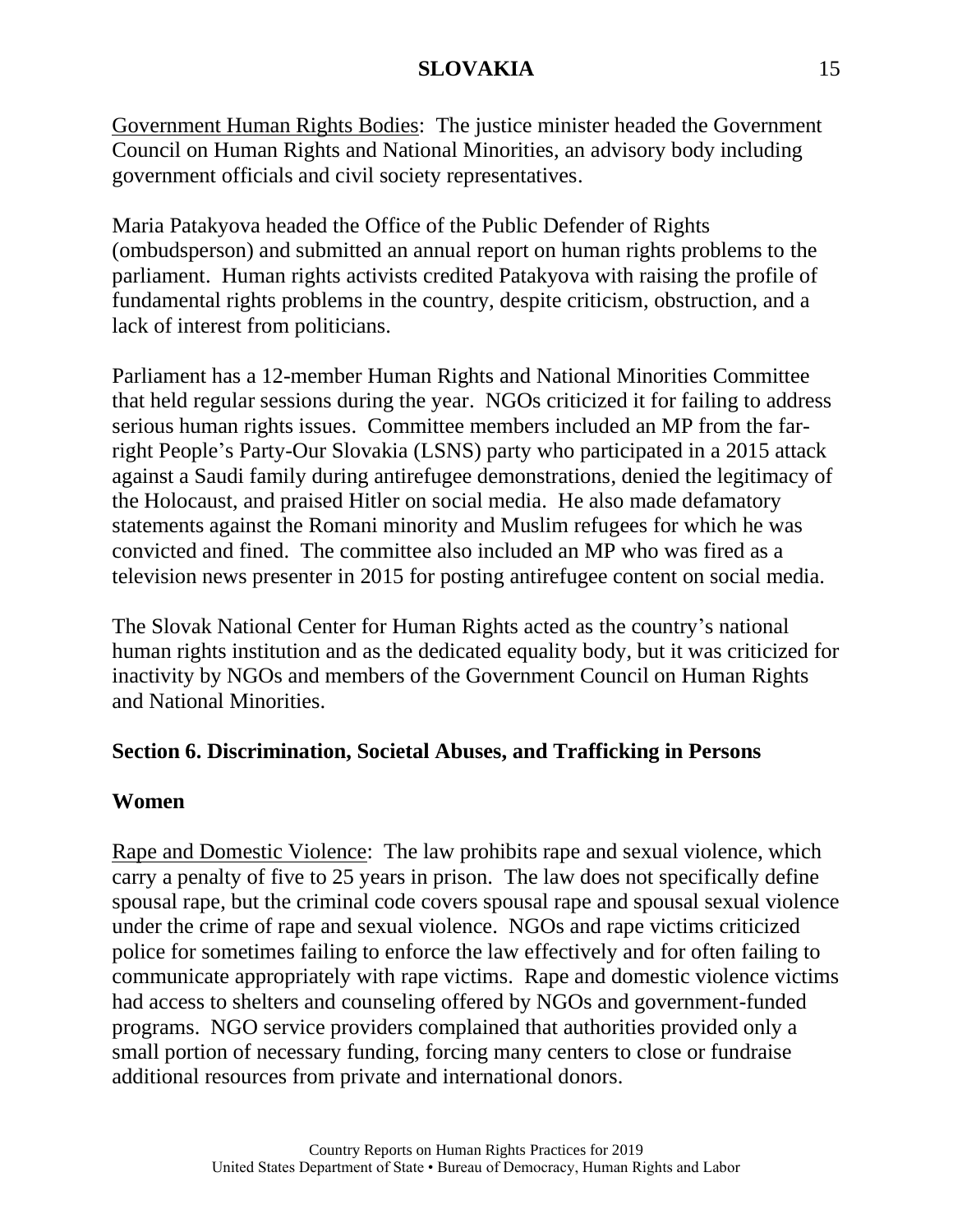Domestic violence against women is punishable by three to eight years' imprisonment. Domestic violence was widespread, and activists claimed official statistics failed to capture the magnitude of the issue. NGOs also asserted the government did not enforce the law effectively. Experts complained there were no written procedures for referring battered women to counselling centers or shelters and no services for batterers. The lack of affordable public housing or rentcontrolled housing often forced victims to return to abusive households.

In June the minister of interior announced the launch of a nationwide campaign against domestic violence. As part of the campaign, the ministry planned to train officers on responding to domestic disturbance calls, supply interview rooms at police stations with equipment necessary to implement a victim-centered and trauma-informed approach, provide social housing for victims, and streamline cooperation between law enforcement, prosecution, and the courts in cases of domestic violence. The campaign also involved a webpage with information and practical tips for victims and television advertisements featuring well known personalities.

In July police closed a year-long investigation into a case of domestic violence in which a man threw his minor daughter against a table for being too loud while unloading the dishwasher and attacked his wife who tried to protect the child, beating her head against a wall. The police concluded that the man had committed a misdemeanor and charged him a 200-euro (\$220) fine. The victim claimed she had reported her husband for domestic violence repeatedly in the past, but police always dropped investigations or let the aggressor off with a warning.

In May the regional prosecutor's office in Banska Bystrica relaunched criminal proceedings against a 22-year-old man who attacked his girlfriend and her three friends in March 2018, breaking her nose and causing other injuries. The man originally was ordered to pay a fine. After intense media coverage and reports by the victim that the assailant continued to stalk and intimidate her, the regional prosecutor's office announced it would reexamine the case to appeal the sentence. Media outlets and civil society asserted that the original lead prosecutor and police officers who answered the victim's distress call had failed to protect the interests of the victim and should face disciplinary proceedings for negligence.

Sexual Harassment: The law defines sexual harassment as unlawful discrimination, subject to civil penalties. Victims usually avoided legal action due to fear of reprisal, lengthy court proceedings, and lack of accessible legal services. A coordination center for gender-based and domestic violence under the Labor,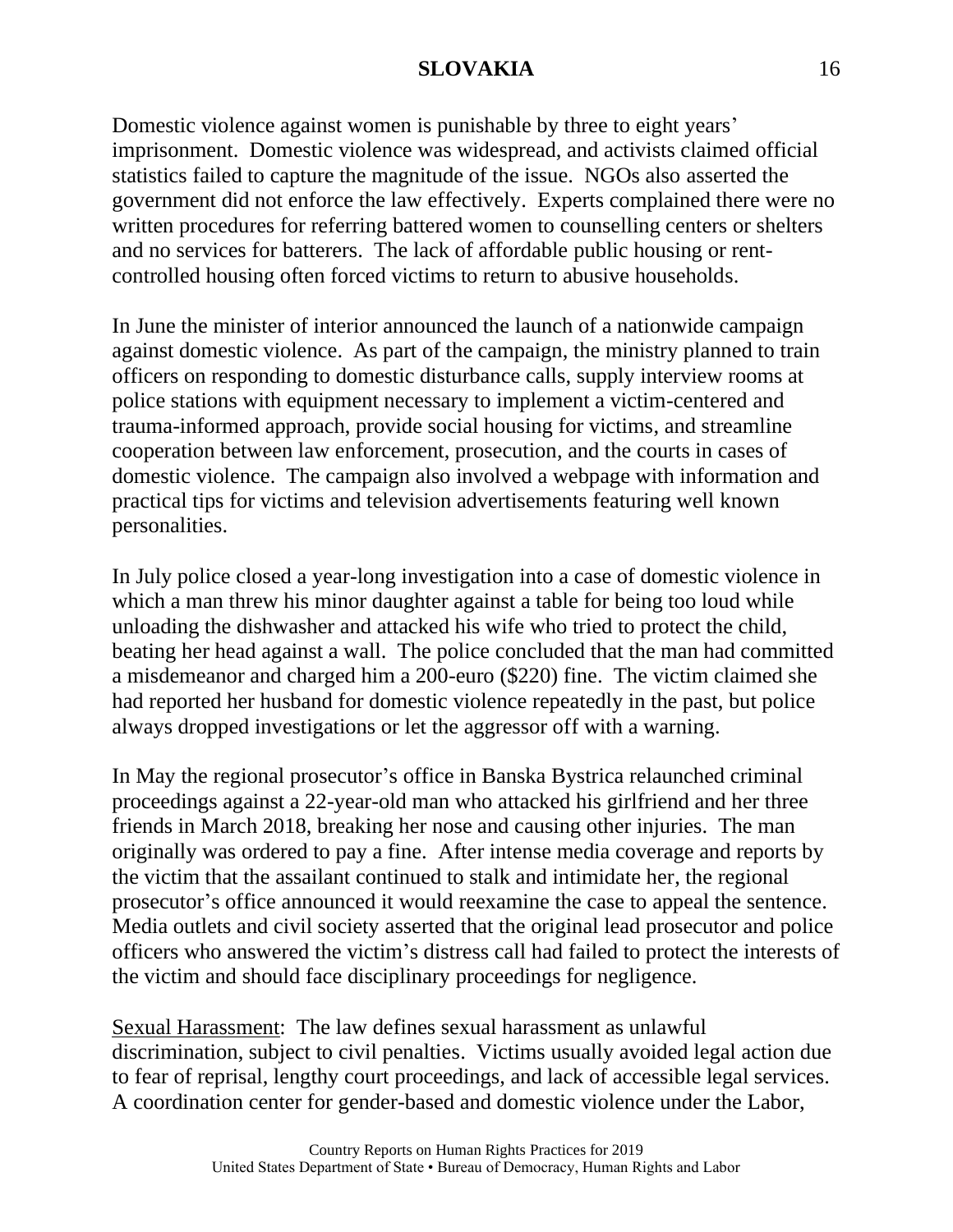Social Affairs and Family Ministry implements and coordinates countrywide policy to prevent and eliminate violence against women (including sexual harassment) and coordinates education and training efforts for the public and professionals. The government operates a 24/7 hotline for women subjected to violence.

Coercion in Population Control: There were no reports of coerced abortion or involuntary sterilization, although human rights organizations maintained that medical personnel often asked Romani women to sign consent forms for these procedures without fully explaining their meaning or providing them in the women's language. The government had also done little to investigate reported cases of involuntary sterilizations of Romani women in the past or provide restitution to the victims.

Discrimination: The law provides the same legal status for women as for men. Discrimination against women remained a problem, particularly in the labor market, where women were less likely to be offered employment than men with equal qualifications and faced a 20 percent gender pay gap.

# **Children**

Birth Registration: Children acquire citizenship by birth to at least one citizen parent, regardless of where the child is born. Each domestic birth is recorded at the local vital statistics office, including for children born to asylum seekers, stateless persons, and detained migrants.

Child Abuse: Domestic abuse carries basic penalties of three to eight years' imprisonment. Child abuse remained a problem according to child advocates. A 2017 government study (the latest available) indicated that 70 percent of 13- to 15 year-olds had experienced some form of physical, emotional, or sexual violence or parental neglect.

The government continued implementing and annually updating the *National Action Plan for Children* for 2013-22, funded through the government budget. Government bodies provided financial support to crisis centers for abused children and to NGOs that worked on child abuse. The Labor and Social Affairs Office had dedicated departments for overseeing childcare and operated a national coordination body for dealing with violence against children, which collected data, provided information on domestic violence and abuse of minors, helped refer victims to service providers, and ran a national helpline.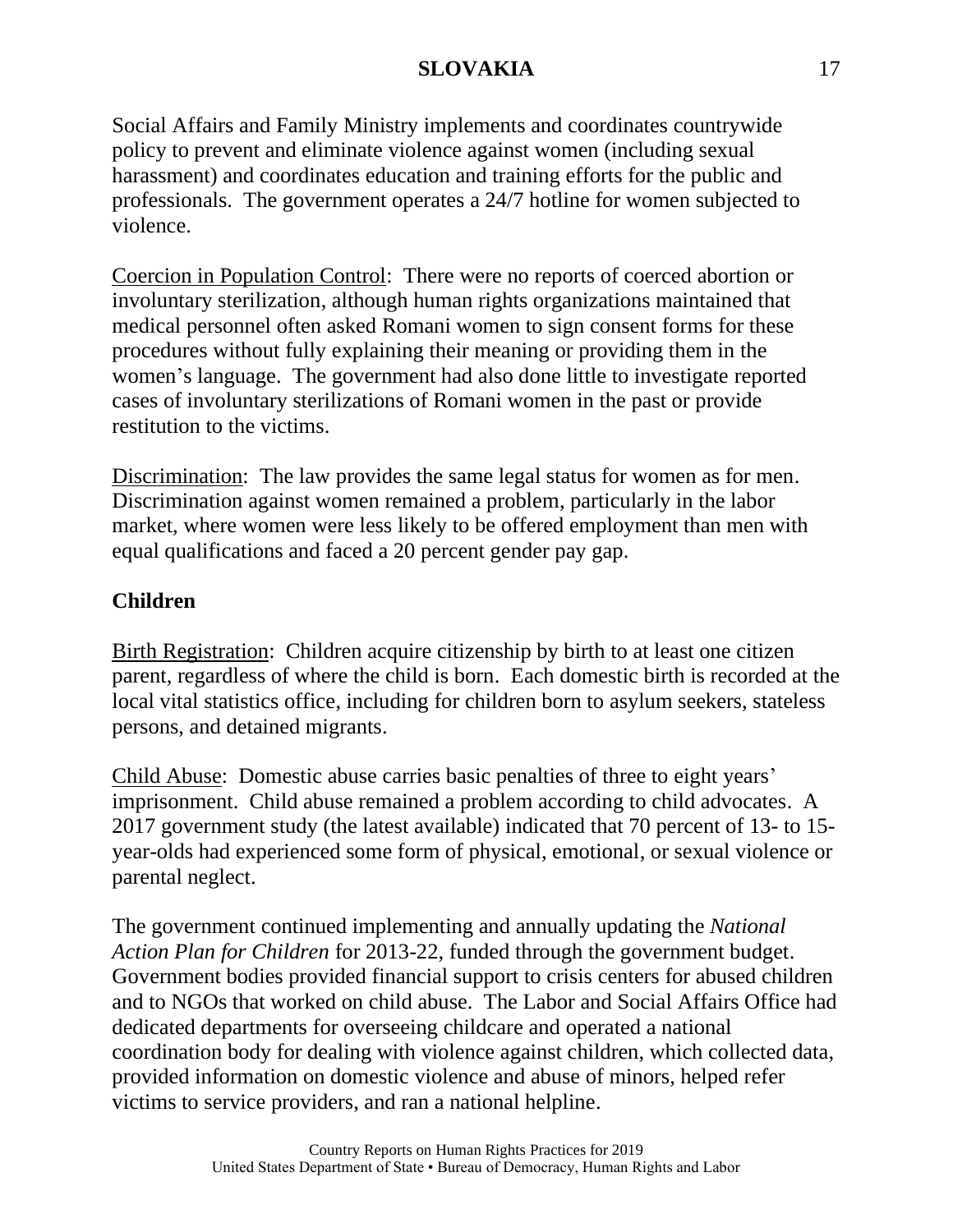Early and Forced Marriage: The legal minimum age for marriage is 18. In exceptional cases, based upon request of one of the marrying couple, a competent court may allow marriage of a person as young as 16, if both parents consent. Law enforcement authorities reported a growing number of cases of Slovak children of Romani descent being subjected to forced marriage, often by their legal guardians who sought financial benefit. Women from marginalized Romani communities were transported to the United Kingdom by force or deception to marry foreign citizens attempting to avoid deportation by marrying an EU citizen and might consequently have been subjected to trafficking in persons.

Sexual Exploitation of Children: Rape and sexual violence against a child carry basic penalties of five to 10 years' imprisonment. The law establishes 15 as the minimum age for consensual sex. In addition to prohibiting trafficking in persons, the law criminalizes the prostitution of children. These abuses were not common, and there were no obstacles to enforcement of the law.

The production, distribution, or possession of child pornography is a crime with penalties ranging from two to 20 years' imprisonment.

Institutionalized Children: Reports published by the ombudsperson during the year and in 2013 found that juvenile offenders at educational rehabilitation centers regularly endured hunger and were subjected to degrading treatment, including compulsory gynecological examinations of girls after their trips outside the facility. The reports also found substandard levels of education at the centers.

In February the prosecution service exonerated representatives of the private juvenile rehabilitation facility Cisty Den from accusations of battery and assault of a minor, but the facility continued to be investigated for alleged fraud and a former employee faced charges of sexual abuse and causing bodily harm to a minor. The facility lost its official Ministry of Labor, Social Affairs, and Family accreditation in 2017 after a series of allegations of severe malpractice and misconduct. Experts criticized the labor minister for failing to protect the children housed in Cisty Den after suspicions regarding the facility first surfaced more than a year before the center's accreditation was revoked.

International Child Abductions: The country is a party to the 1980 Hague Convention on the Civil Aspects of International Child Abduction. In March the parliament overrode a presidential veto to adopt a legislative amendment to the code of noncontentious civil procedure that would allow the "taking party" in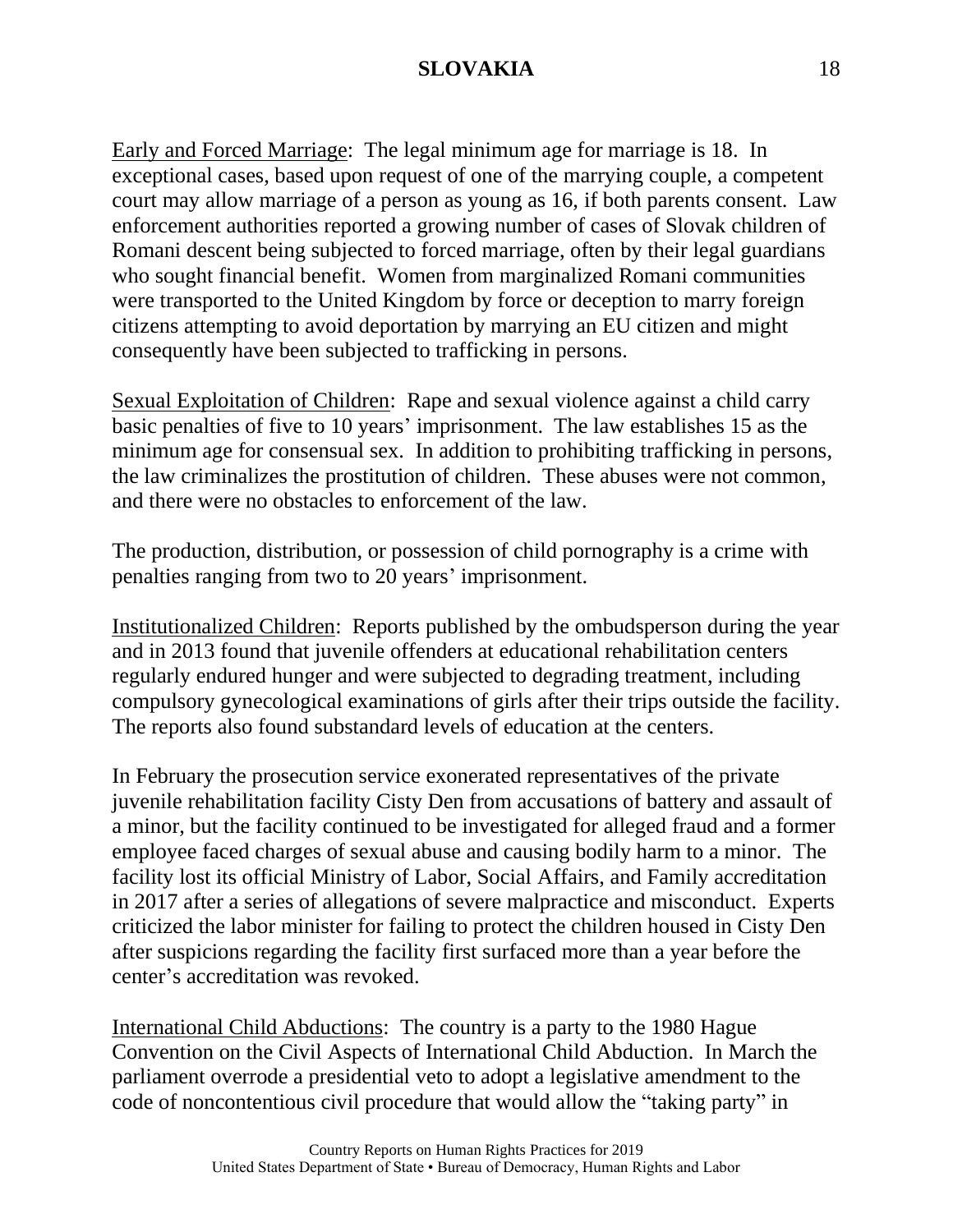parental abduction cases to file indefinite appeals against the return of children to the country of their habitual residence for a final custody determination in Hague Convention cases. See the Department of State's *Annual Report on International Parental Child Abduction* at [https://travel.state.gov/content/travel/en/International-](https://travel.state.gov/content/travel/en/International-Parental-Child-Abduction/for-providers/legal-reports-and-data/reported-cases.html)[Parental-Child-Abduction/for-providers/legal-reports-and-data/reported](https://travel.state.gov/content/travel/en/International-Parental-Child-Abduction/for-providers/legal-reports-and-data/reported-cases.html)[cases.html.](https://travel.state.gov/content/travel/en/International-Parental-Child-Abduction/for-providers/legal-reports-and-data/reported-cases.html)

# **Anti-Semitism**

Jewish community leaders estimated, and the 2011 census data indicated, the size of the Jewish community was 2,000 persons.

Organized neo-Nazi groups with an estimated 500 active members and several thousand sympathizers occasionally spread anti-Semitic messages. Latent anti-Semitic attitudes characterizing Jewish people as greedy or secretly influencing world affairs were widespread, even beyond neo-Nazi groups and their sympathizers. Polls revealed increased support for the neo-Nazi LSNS, polling at 11 percent or higher.

In July the Supreme Court upheld the July 2018 Specialized Criminal Court acquittal of LSNS MP Stanislav Mizik of extremism charges in a case concerning a 2017 Facebook post in which he criticized President Kiska for giving state awards to persons of Jewish origin. The Supreme Court accepted the argument there was insufficient evidence to prove Mizik wrote the statement.

In May police arrested Mizik's defense attorney, Frantisek Polak and six other individuals on extremism charges after uncovering a vast collection of Nazi paraphernalia during a search of their homes. The case remained pending. In December 2018 an investigator of the National Crime Agency pressed charges against an LSNS regional chairman, Anton Grno, for shouting the greeting of the World War II-era Slovak fascist state's paramilitary force during a Supreme Court hearing. The investigator charged Grno with the crime of "supporting a movement aimed at suppressing fundamental rights and freedoms." Media reported that Grno's social media profiles contained several openly racist and anti-Semitic posts. The case remained pending as the prosecution service analyzed whether to seek an indictment.

While direct denial of the Holocaust was relatively rare, expressions of approval for the World War II-era Slovak fascist state, which deported tens of thousands of Jews, Roma, and others to death camps, occurred frequently. Throughout the year,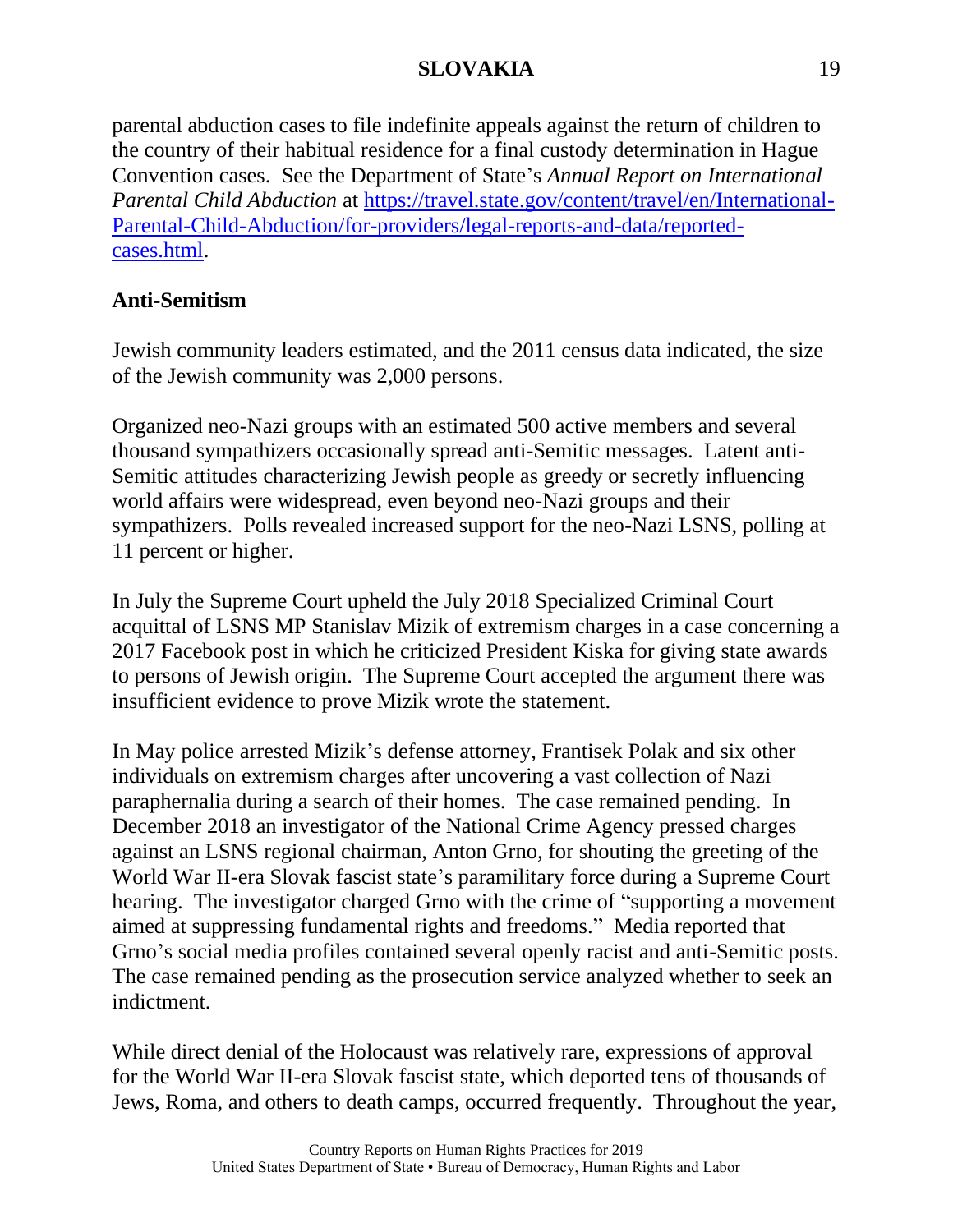far-right groups organized small events to commemorate dates associated with the Slovak fascist state and its president, Jozef Tiso. On March 14 and April 19, the LSNS organized commemorations of the creation of the fascist Slovak state in 1939 and Tiso's execution in 1947. On April 18, one of the city boroughs of Bratislava played the unofficial national anthem of the fascist Slovak state, "Rez a rubaj do krve" (cut and strike with an axe until blood flows), through a public announcement system. In 2016 the same borough played "Hej, Slovaci" (Hey, Slovaks), another nationalist song associated with the fascist regime, on the anniversary of Tiso's execution. Both events were organized by a local councilor, Radoslav Oleksak.

On September 9, government officials commemorated the Day of the Victims of the Holocaust and of Racial Violence at the Holocaust Memorial in Bratislava. The coalition government undertook initiatives to promote Holocaust education in schools and funded school field trips to Auschwitz and the Slovak Holocaust Museum in Sered. Government leaders, including President Caputova, Prime Minister Pellegrini, and Speaker of Parliament Danko, denounced the anti-Semitic rhetoric of the far right.

In February the government organized an international conference on anti-Semitism as part of its 12-month Chairmanship-in-Office of the Organization for Security and Cooperation in Europe, which included a series of expert panels on the security of Jewish communities, Holocaust remembrance initiatives, media and social media, and cooperation with civil society.

Representatives of the Central Union of Jewish Religious Communities in Slovakia noted that efforts to combat anti-Semitic comments and hate speech on the internet and social media were undermined by the repeated statements of former prime minister Robert Fico (Smer-SD), in which he accused philanthropist George Soros, who is Jewish, of instigating a coup against his government. Security analysts noted that social media content posted by parliamentary European Affairs Committee chairman Lubos Blaha (Smer-SD), including a posting in which he alluded that the campaign of presidential candidate Zuzana Caputova was secretly funded by Jews, condoned anti-Semitic hate speech on the internet and contributed to the spread of anti-Semitic conspiracy theories. In June, Blaha released a video on his Facebook page attacking a foreign diplomat serving in the country, using language that security analysts described as an "anti-Semitic dog whistle." The video provoked hundreds of anti-Semitic comments and posts, some of them openly calling for violence. The administrators of Blaha's Facebook page did little to remove inappropriate content or report abusers.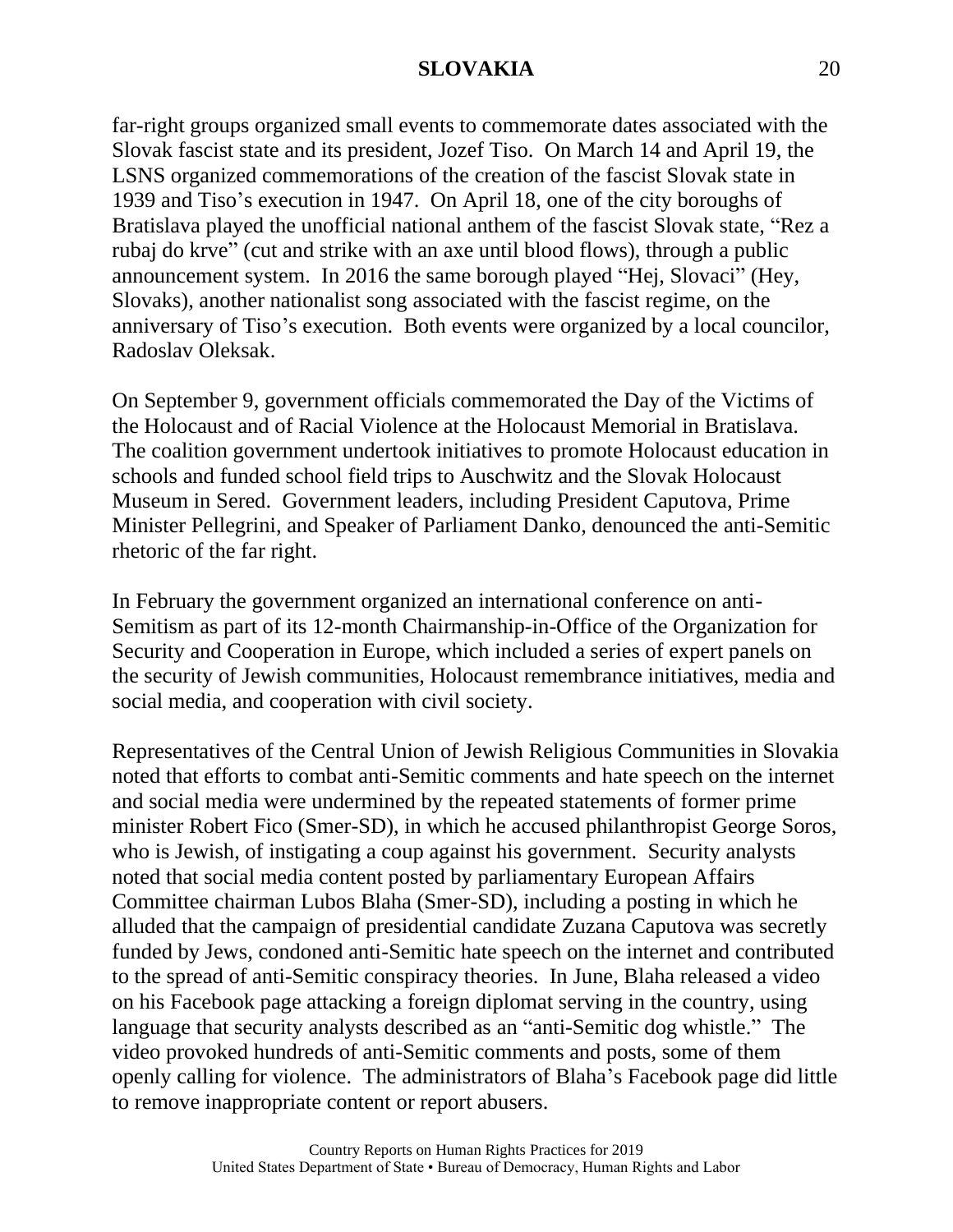In January, on the occasion of International Holocaust Remembrance Day, the prime minister and culture minister opened a new exhibition at the Sered Holocaust Museum, which was supported by a one-million-euro (\$1.1 million) government subsidy.

# **Trafficking in Persons**

See the Department of State's *Trafficking in Persons Report* at [https://www.state.gov/trafficking-in-persons-report/.](https://www.state.gov/trafficking-in-persons-report/)

# **Persons with Disabilities**

The law prohibits discrimination against persons with physical, sensory, intellectual, and mental disabilities in employment, education, access to health care, the judicial system, other transportation, or the provision of other public services. According to the UN Committee on the Rights of Persons with Disabilities, the antidiscrimination law is not fully in line with the Convention on the Rights of Persons with Disabilities, as it does not qualify the denial of reasonable accommodation as discrimination on the basis of disability.

Psychiatric institutions and hospitals, which fall under the purview of the Ministry of Health, used cage beds to restrain patients. The law prohibits both physical and nonphysical restraints in social care homes managed by the Ministry of Labor, Social Affairs, and Family.

Broadcasters complied with laws requiring television stations to provide audio descriptions for viewers who are blind or have impaired vision only to a limited extent. While the law defines mandatory standards for access to buildings, NGOs noted they were not fully implemented, although access to privately owned buildings improved more rapidly than access to public buildings.

The government's Council on Human Rights, National Minorities, and Gender Equality operated a committee on persons with disabilities. The council served as a governmental advisory body and included representation from NGOs working on disability problems. The country's national human rights strategy included a chapter on the rights of persons with disabilities.

# **National/Racial/Ethnic Minorities**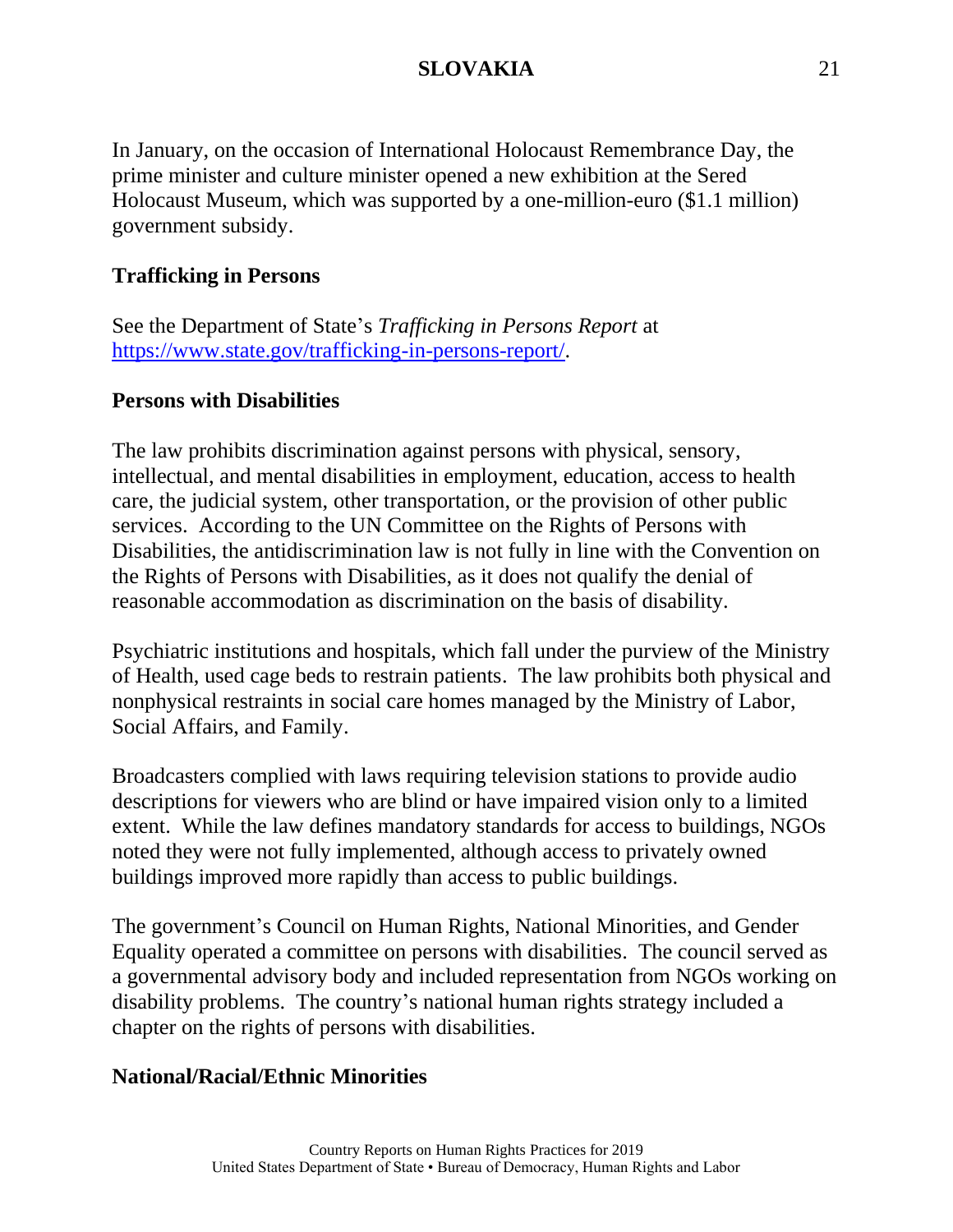Societal discrimination against Roma and individuals of non-European ethnicity was common. A 2013 study by the UN Development Program (UNDP), the most recent available, found that as much as 53 percent of the Romani population resided in marginalized communities. The UNDP identified 231 segregated rural settlements located, on average, less than one mile from neighboring municipalities.

There were reports of harassment of members of ethnic minorities during the year. In June a 39-year-old man verbally abused a group of three Kenyan nationals in Bratislava. The police arrested the man on charges of defaming one's race or nationality. The case remained pending.

In May the Bratislava district court sentenced a man to six years in a minimumsecurity prison for brutally attacking and killing a Filipino man in Bratislava in May 2018. Despite media statements by witnesses who reported the attacker was likely motivated by the victim's skin color and perceived sexual orientation, the court applied a sentence below the legal threshold for aggravated assault and manslaughter, citing the attacker's decreased level of consciousness caused by excessive use of alcohol in combination with prescription medicine. The Office of the Prosecutor General appealed the verdict and pursued a stricter sentence. The case remained pending.

Six victims of a controversial 2013 police raid in the marginalized Romani community in Moldava nad Bodvou stood trial on perjury charges for reporting and testifying about police brutality and abuse of power during the raid. The court repeatedly failed to observe procedural requirements, delivering paperwork past legal deadlines or failing to deliver it altogether, refusing to provide interpretation and translation of documents, including the indictment, to defendants who did not speak or understand Slovak, and refusing to allow evidence submitted by the defense. As of November, Kosice district court judges, handling five out of the six cases, adjourned proceedings until the ECHR delivered its verdict as to whether the rights of the Romani citizens had been violated by the 2013 raid. Proceedings with the remaining defendant was pending.

The LSNS continued to organize marches and gatherings against "asocial Gypsies." In March, LSNS representatives and supporters marched in the town of Dobsina, officially in commemoration of a local non-Romani inhabitant who was beaten to death by a Romani person released from prison three days prior to the incident. There were no reports of violence during or after the march.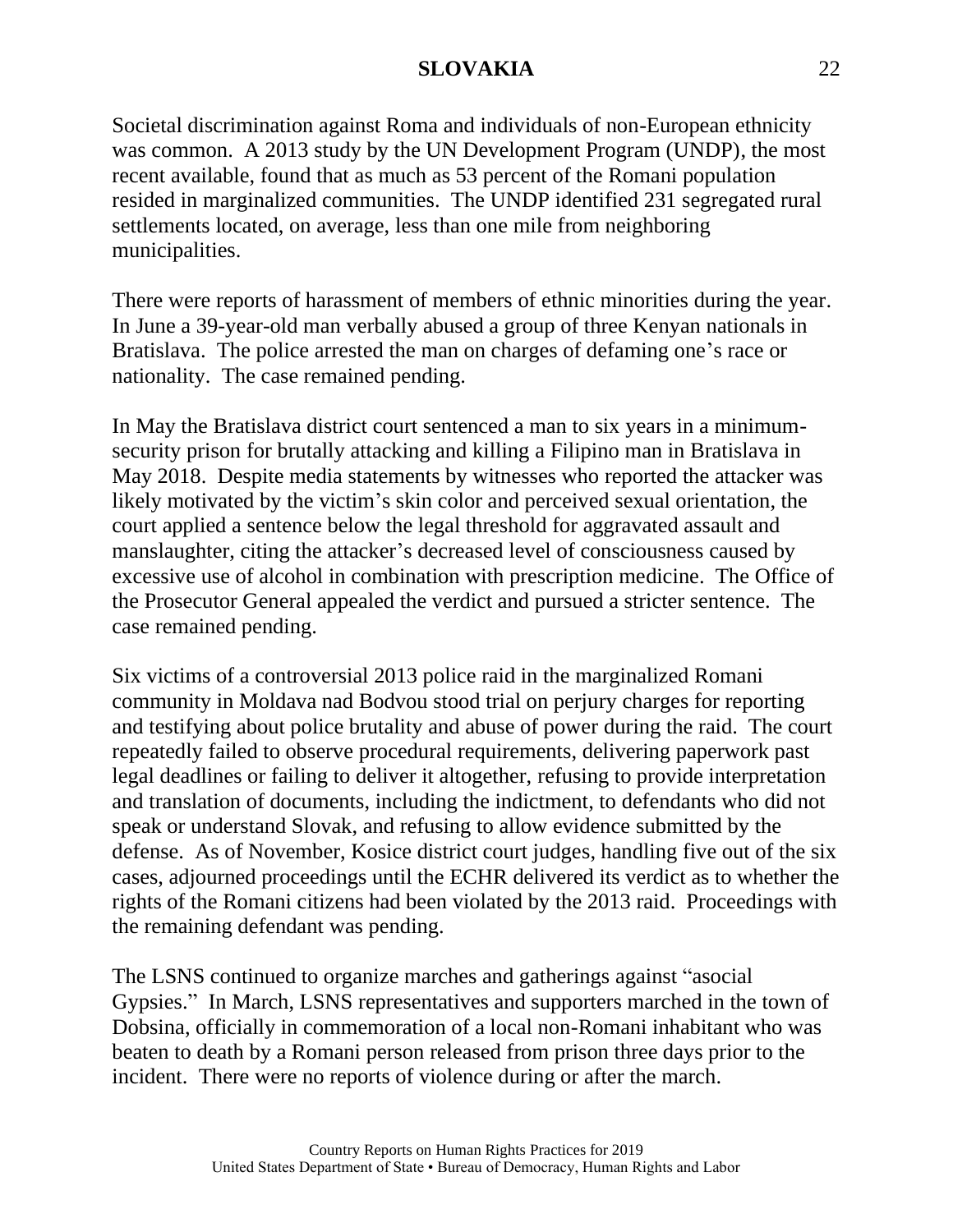Police generally responded quickly to gatherings targeting the Romani community and prevented crowds from entering Romani communities or inciting confrontations.

In January, Interior Minister Denisa Sakova (Smer-SD) announced the opening of a special police operations center tasked with monitoring the situation in the eastern Slovak town of Krompachy through a network of more than 50 closedcircuit television cameras installed predominantly in parts of the town inhabited by Roma. The minister claimed the project was necessitated by what she called "unadaptable Roma" living in the town. NGOs criticized the interior minister, releasing an open letter claiming that Sakova's labelling of Romani persons as "unadaptable" criminalized the entire ethnic group.

There were instances of public officials at every level defaming minorities and making derogatory comments about Roma. In January speaker of parliament and chair of the coalition SNS party, Andrej Danko, used derogatory language against his fellow MP and deputy speaker Lucia Duris Nicholsonova calling her a "little gypsy." Representatives of LSNS, including party chairman Marian Kotleba, publicly and routinely referred to the Roma as "gypsies," "parasites," or "antisocial individuals." In September the Supreme Court upheld MP Milan Mazurek's (LSNS) 2018 conviction for anti-Romani hate speech and fined him 10,000 euros (\$11,000). As a result of the conviction Mazurek automatically lost his parliamentary seat. Former prime minister and chair of the Smer-SD party, Robert Fico, released a Facebook video in reaction to Mazurek's conviction, saying that Mazurek was sentenced for saying what the majority of the Slovak population thinks about the Roma.

Widespread discrimination against Roma continued in employment, education, health care, housing, loan practices, restaurants, hair salons, religious services, and public transportation.

In June media outlets reported that Roma in the eastern village of Sarisske Jastrabie had to attend religious services in a warehouse at a local farm. Media outlets reported that when a local Greek-Catholic priest tried to invite Roma to worship in his church, his car was vandalized, and parishioners lodged a complaint with the archbishop asking for the priest to be replaced. Parishioners argued they were afraid of contracting diseases from Roma. A spokesperson for the diocese claimed the situation in the parish was "calm" and the Romani citizens were content with the separate arrangement.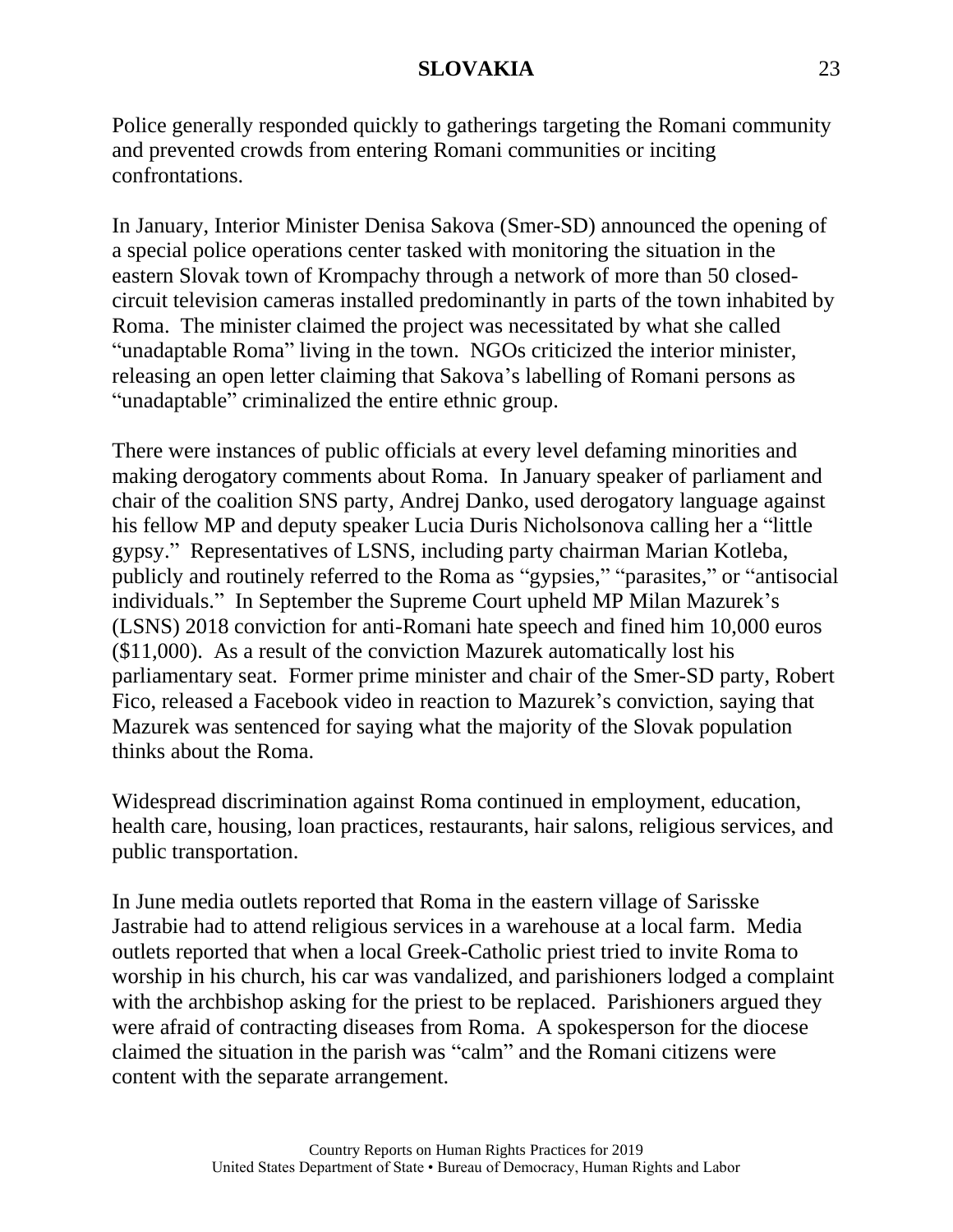In May a Romani girl was told she would not be allowed to sit with the rest of the children during her first communion in a Roman Catholic Church in Trnava, allegedly at the request of the children's parents. The church argued the mother of the child had signed her up late and refused to contribute to the preparations of the ceremony, allegations which the woman denied. Following broad media coverage and an intervention by the Trnava regional governor Jozef Viskupic, the girl was allowed to sit with her peers. Police opened investigations into whether the church had committed a crime of racial discrimination. The case remained pending.

In August the Constitutional Court compensated four Romani individuals for unnecessary delays and procedural mistakes made by general courts in a discrimination suit they filed in 2005. The claimants filed a lawsuit after they were refused service by the staff of a local bar in a village near Vranov nad Toplou in the eastern part of the country.

Local authorities continued to use regulatory obstacles, such as withholding of construction permits, to discourage the legal establishment of Romani settlements. Media reported cases where non-Romani persons tried to prevent Romani customers from buying or renting property in "their" neighborhood. In July unknown perpetrators vandalized a private home in Polomka (central Slovakia) with graffiti "we don't want them here," and punctured the tires of a vehicle belonging to an owner who agreed to show his real estate to an interested Romani family.

Members of the Romani minority continued to experience obstacles and discrimination in the access to quality healthcare. A government report released by the Ministry of Finance in January estimated life expectancy within the marginalized Romani population at 69.6 years, nearly seven years below the general population, and infant mortality at three times the country average. NGOs reported Romani women faced multiple forms of discrimination in reproductive health care, including segregation in maternity departments, verbal harassment, and maltreatment by medical personnel. The hospitals claimed they grouped persons according to their levels of hygiene and adaptability, not by race. NGOs continued to express concerns over the way medical personnel obtained informed consent from Romani patients.

Romani children from socially excluded communities faced educational discrimination and segregation and were disproportionately enrolled in "special" schools or placed in segregated classrooms within mainstream schools. A government review released by the Ministry of Finance's analytical unit in January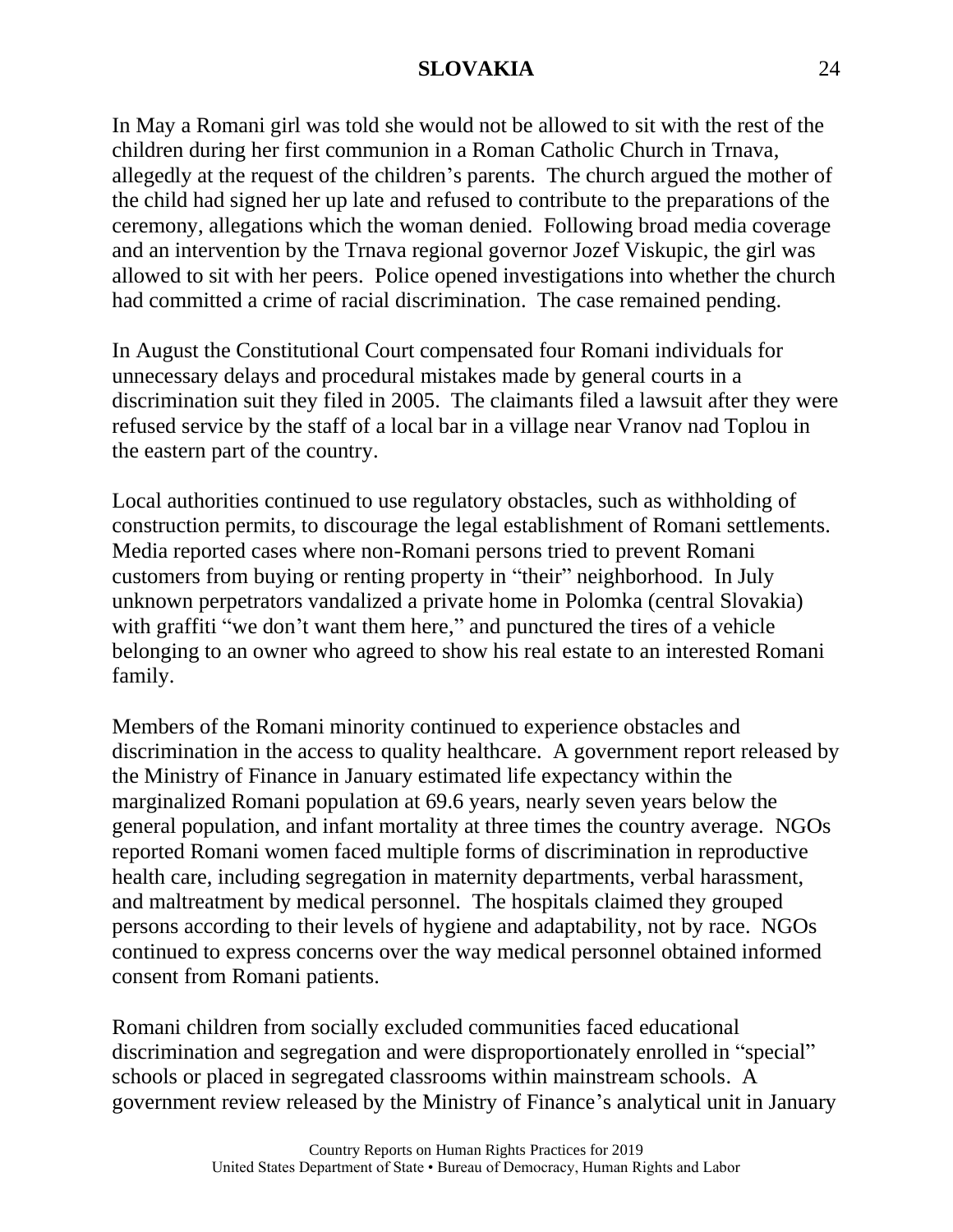confirmed earlier reporting from the ombudsperson that Romani children received an inferior education compared with their non-Romani peers. The report found a disproportionately high share of Romani children in "special" schools for children with mental disabilities (42 percent of all children enrolled) and schools with special classes for Romani children (63 percent). According to the review, only 32 percent of all Romani children had received preschool education, compared with 75 percent for the general population, and a third of all Romani children dropped out of the education system before completing elementary school.

There were reports of racial discrimination and inappropriate language being used against members of the Romani minority at all levels of the education system. In April a Bratislava kindergarten teacher accidentally sent a text message to a parent of one of the enrolled children referring to the woman as a "gypsy." The mayor of the municipality operating the kindergarten publicly apologized to the mother and called the communication "unacceptable." The school council disciplined the teacher with a warning.

The Government Council on Human Rights, National Minorities, and Gender Equality operated a Committee for the Prevention and Elimination of Racism, Xenophobia, Anti-Semitism, and Other Forms of Intolerance.

The law bans the spreading of profascist propaganda and hatred in public, including on social media.

# **Acts of Violence, Discrimination, and Other Abuses Based on Sexual Orientation and Gender Identity**

LGBTI organizations reported the law requires that persons seeking legal gender recognition provide confirmation from a medical practitioner that a person has undergone a "gender change" to obtain new identity documents. The law, however, does not define "gender change." In practice authorities required confirmation that a person had undergone permanent sterilization before issuing new identity documents.

The law does not allow educational establishments to reissue educational certificates with a new first name and surname to transgender individuals after they have transitioned. The law does allow institutions to issue such individuals new birth certificates reflecting the name with which they identify.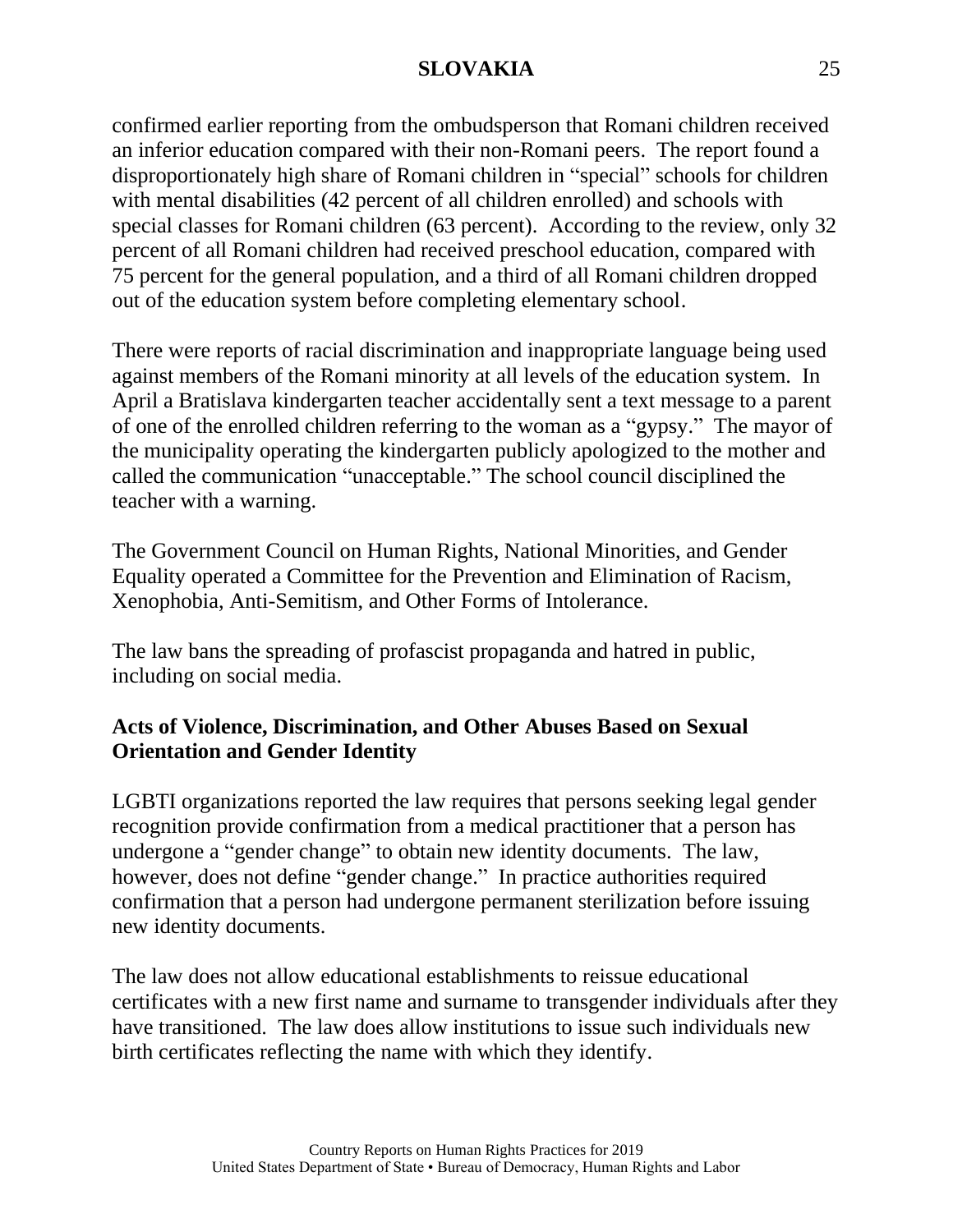NGOs reported violence and online harassment of LGBTI persons. In July and August, during annual LGBTI Rainbow Pride parades in Bratislava and Kosice, small groups of LSNS supporters heckled parade marchers.

In July, SNS deputy chair Jaroslav Paska issued a press release criticizing Slovak former European Commission vice president Maros Sefcovic and calling on him to stop "supporting ethically unacceptable manipulations of the homosexual community with newborns." Paska's statement was a reaction to a published story about an employee of Sefcovic's office, who had contracted a surrogate mother to bear twin children for him and his husband. In May, Culture Minister Lubica Lassakova (Smer-SD) refused to approve eight government grants to LGBTI eights organizations that had been recommended for approval by an expert panel. In February, Marian Kotleba (LSNS) put up dozens of billboards across the country stating, "Family is a man and a woman: Stop LGBT!" as part of his presidential campaign. A local human rights NGO filled a criminal complaint arguing the billboards incited violence against LGBTI individuals. In August there were dozens of SNS billboards across the country stating, "Stop Rainbow Demands on the Family."

The law prohibits discrimination based on sexual orientation and gender identity in employment, education, state social services, health care, and access to goods and services and identifies sexual orientation as a hate crime motivation that warrants stiffer sentences. NGOs reported the government did not always actively enforce these laws.

# **Other Societal Violence or Discrimination**

NGOs reported online hate speech towards refugees.

Government officials at all levels and leaders from across the political spectrum, including the opposition, engaged in rhetoric portraying refugees and Muslims as a threat to society. In December 2018 several coalition and opposition politicians made antimigrant and anti-Muslim statements in parliament during a debate about the UN Global Compact on Migration.

# **Section 7. Worker Rights**

# **a. Freedom of Association and the Right to Collective Bargaining**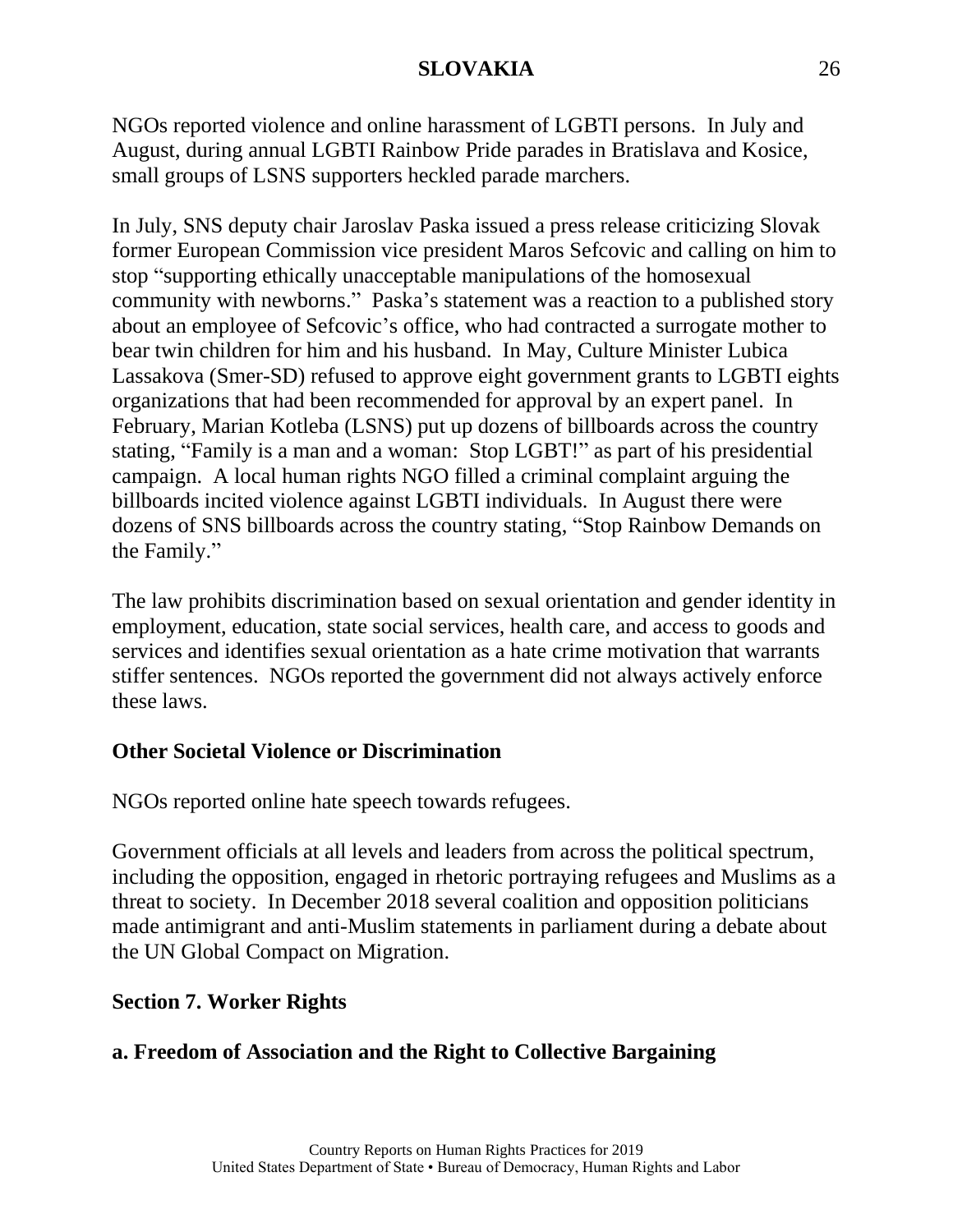The law, including related regulations and statutory instruments, provides for the right of workers to form and join independent unions of their choice. The law also provides for unions to conduct their activities without interference, including the right to organize and bargain collectively, and workers exercised these rights. The law recognizes the right to strike with advance notice, both when collective bargaining fails to reach an agreement and in support of other striking employees' demands (solidarity strike). Civil servants in essential services, judges, prosecutors, and members of the military do not have the right to strike. The law prohibits dismissing workers who legally participate in strikes but does not offer such protection if a strike was illegal or unofficial. The law prohibits antiunion discrimination. The law does not state whether reinstatement of workers fired for union activity is required.

The government effectively enforced applicable laws and remedies, and penalties for violations were sufficient to deter violations. These procedures were, however, occasionally subject to delays and appeals.

Workers and unions generally exercised these rights without restrictions. The government generally respected their rights.

# **b. Prohibition of Forced or Compulsory Labor**

The law prohibits all forms of forced or compulsory labor. Police are responsible for investigating forced labor but faced challenges in effectively enforcing the law. The law provides strong penalties for labor traffickers, including imprisonment for terms of four to 25 years, depending on the seriousness of the case. The Ministry of Interior, together with the International Organization for Migration, trained government officials in identifying victims subjected to trafficking for forced labor.

There were reports by NGOs of male and female migrants forced to work in the country under conditions of forced labor, including nonpayment of wages. Migrant workers in the retail and construction sectors or employed as household help were considered particularly vulnerable. Underemployed and undereducated Roma from socially segregated rural settlements were disproportionately vulnerable to trafficking in persons for forced labor. The government carried out extensive awareness raising campaigns on the dangers of trafficking in persons with a focus on forced labor and organized joint inspections of business entities to identify illegal employment, forced labor, and trafficking in persons. Courts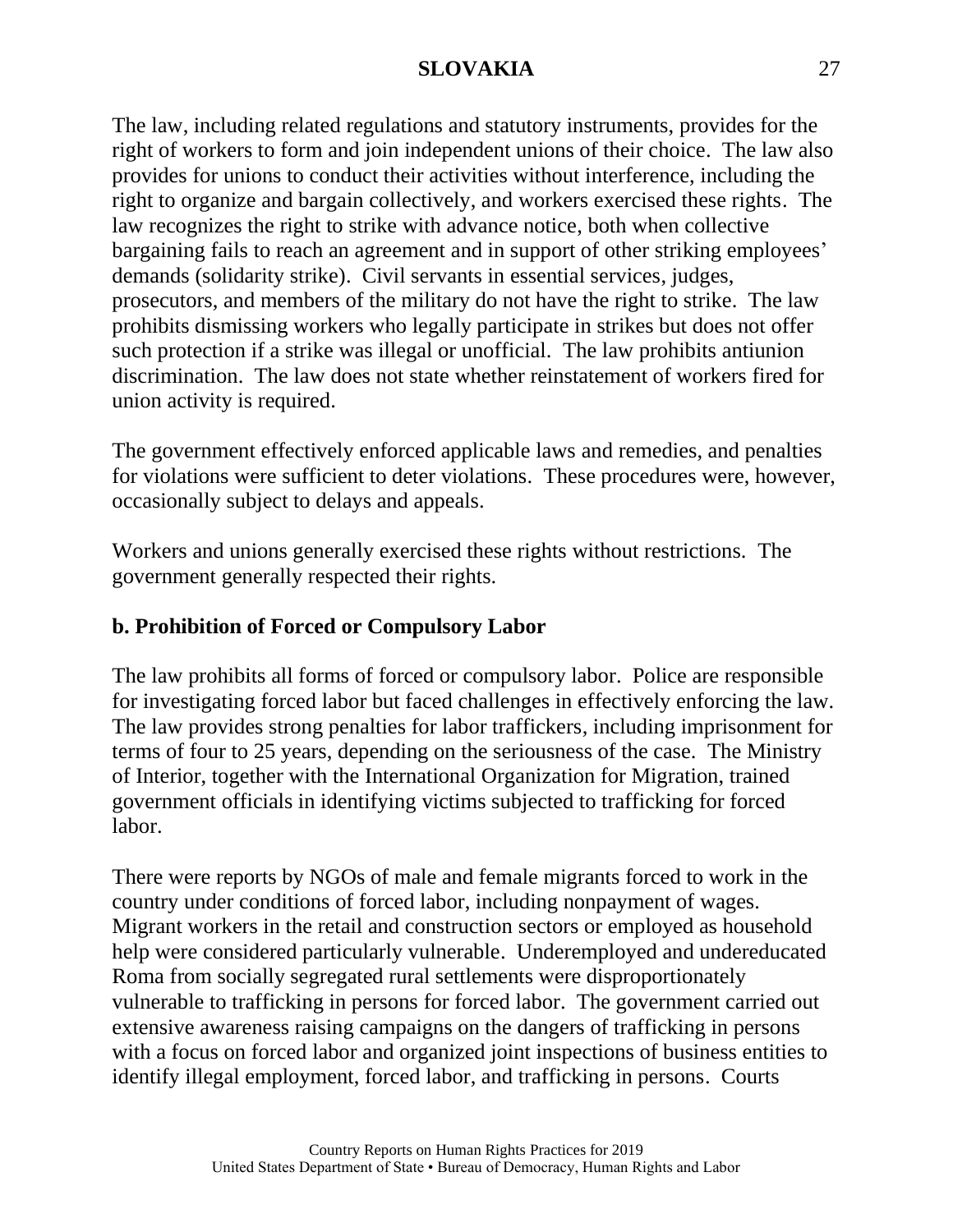continued to issue light and suspended sentences for the majority of convicted traffickers that failed to deter trafficking offenses or protect victims.

In May the Banska Bystrica regional court confirmed a lower court ruling sentencing a man to eight years and eight months in a minimum-security prison for exploiting the poor social situation of three homeless persons and trafficking them to Germany for the purposes of forced begging.

Also see the Department of State's *Trafficking in Persons Report* at [https://www.state.gov/trafficking-in-persons-report/.](https://www.state.gov/trafficking-in-persons-report/)

# **c. Prohibition of Child Labor and Minimum Age for Employment**

The minimum age for employment is 15, although younger children may perform light work in cultural or artistic performances, sports events, or advertising activities if it does not affect their health, safety, personal development, or schooling. The National Labor Inspection Service (NLI) and the Public Health Office must approve, determine the maximum hours, and set conditions for work by children younger than 15. The law does not permit children younger than 16 to work more than 30 hours per week on average and restricts children under 18 years of age to 37.5 hours per week. The law applies to all children who are high school or full-time university students. The law does not allow children under the age of 18 to work underground, work overtime, or perform labor inappropriate for their age or health. The violation of child and juvenile labor rules is punishable by penalties which are sufficient to deter violations, although application of those penalties was not always sufficient to deter violations. The NLI did not report serious violations of laws relating to child labor.

Regional inspection units, which were under the auspices of the NLI, received and investigated child labor complaints. Apart from regional inspection units, the state Social Insurance Company was also responsible for monitoring child labor law compliance. If a unit determined that a child labor law or regulation had been broken, it transferred the case to the NLI, which may also impose fines on employers and individuals that fail to report such incidents adequately.

The government generally enforced the law effectively. Resources, inspections, and remediation were generally adequate.

There were reports Romani children in some settlements were subjected to trafficking for commercial sex or forced marriage (see section 6, Children). NGOs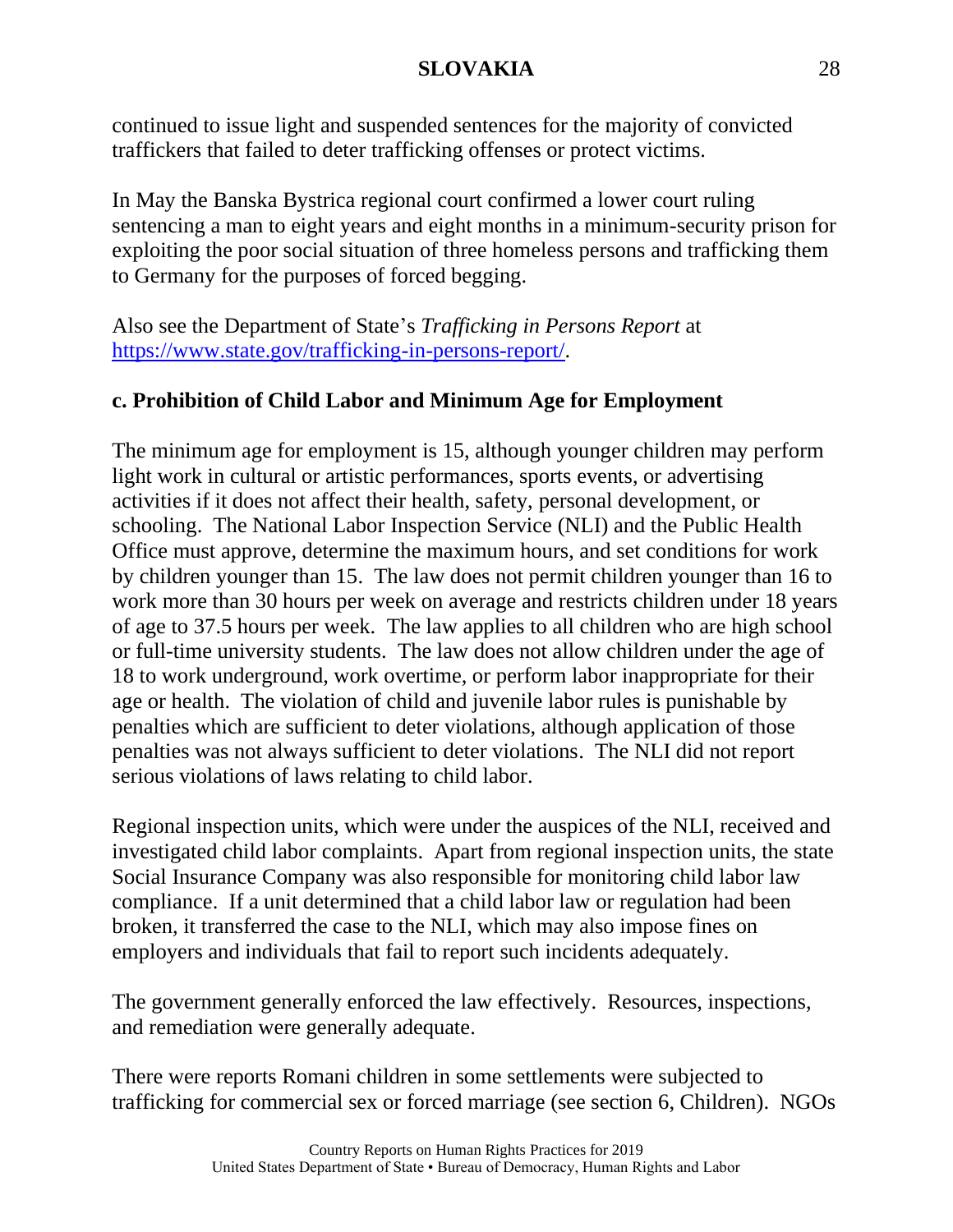reported that family members or other Roma exploited Romani victims, including children with disabilities. Child labor in the form of forced begging was a problem in some communities.

# **d. Discrimination with Respect to Employment and Occupation**

The law prohibits discrimination regarding age, religion, ethnicity, race, sex, gender, disability, language, sexual orientation, social status, or "other status" but does not specifically prohibit discrimination based on HIV status. Relevant inspection bodies provide for the protection of migrant workers against abuses from private employment agencies. The Central Office of Labor, Social Affairs and Family and the Trade Business Office may cancel or suspend the business license of violators and impose penalties which are sufficient to deter violations. Employers discriminated against members of the Romani minority.

In May the Constitutional Court awarded 2,000 euros (\$2,200) in compensation to a Romani man who since 2016 had sought redress for racial discrimination in employment after an employment agency specifically told him they were not hiring Roma. The Constitutional Court ruled proceedings were unduly delayed and criticized the district court in Trnava for not setting the first court hearing until almost four years after the lawsuit was originally filed.

The government continued implementing a program to increase the motivation of the long-term unemployed Roma to find jobs. The *Operational Program--Human Resources* for 2014-20 included as one of its priorities the integration of marginalized Romani communities in the labor market through educational measures. In January the government released a report prepared by the Ministry of Finance showing that Romani jobseekers were less likely to benefit from effective active labor market measures, particularly further training and requalification, compared to the non-Romani population of jobseekers. Activists frequently alleged that employers refused to hire Roma, and an estimated 70 percent of Roma from socially excluded communities were unemployed. NGOs working with Roma from such communities reported that, while job applications by Roma were often successful during the initial phase of selection, in a majority of cases employers rejected the applicants once they found they were Roma. Rejected job applicants rarely pursued discrimination cases through the courts, and if they did, these proceedings resulted in excessive and undue delays; even successful cases awarded minimal financial compensation, as in the May Constitutional Court ruling noted above.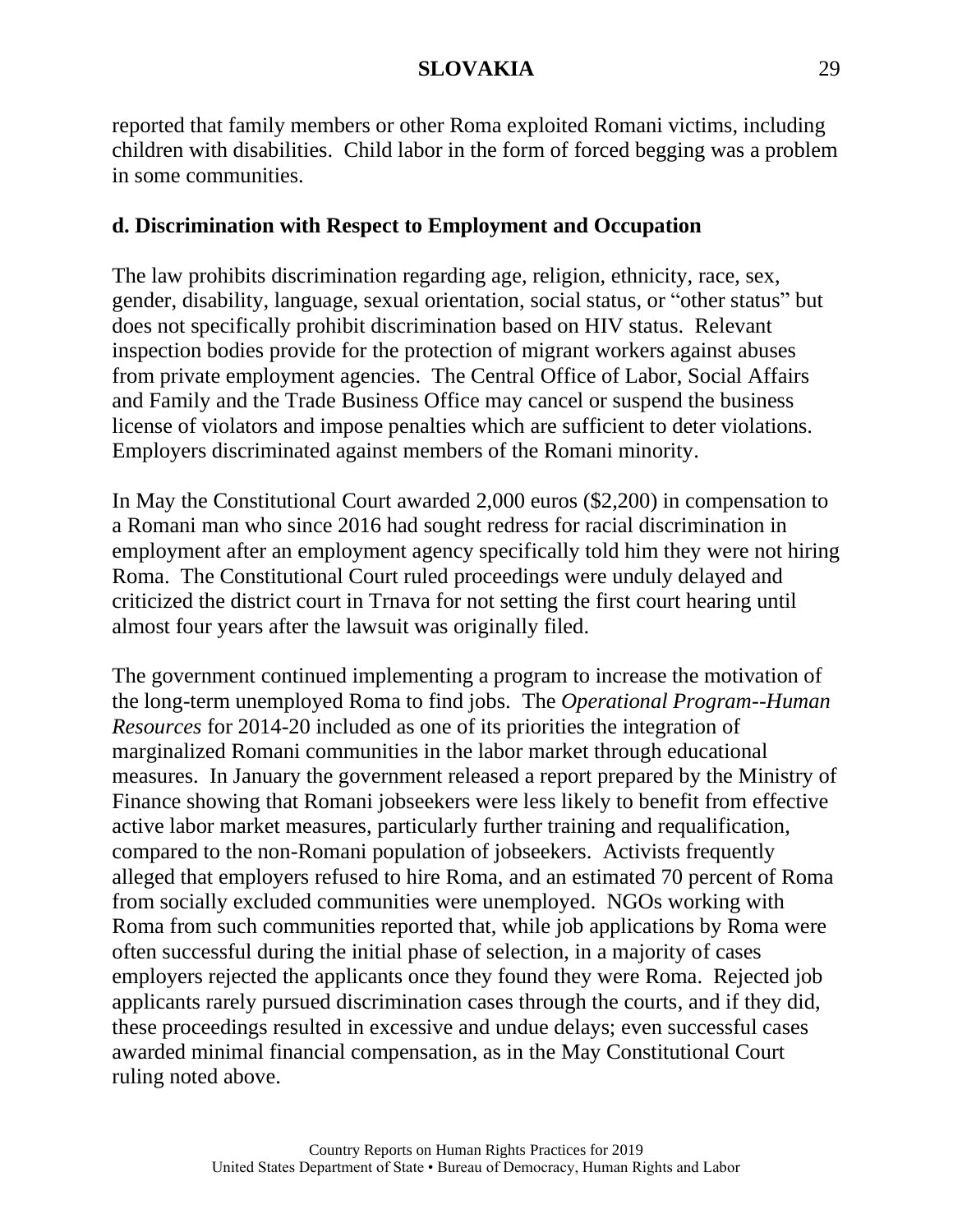Despite having attained higher levels of education than men, women faced an employment gap of approximately 13 percent and only 33 percent of entrepreneurs were women. Experts noted motherhood negatively affected career prospects due to long maternity and parental leave and a lack of preschool facilities and flexible work arrangements. Women earned on average 18 percent less than their male colleagues according to a 2017 survey by the personnel agency Trexima.

# **e. Acceptable Conditions of Work**

The minimum wage exceeds the minimum living standard (an official estimate of the poverty income level).

The law mandates a maximum workweek of 48 hours, including overtime, except for employees in the health-care sector, whose maximum workweek is 56 hours, including overtime. Worker overtime generally could not exceed 150 hours per year, with the exception of health-care professionals, who in specific cases and under an agreement with labor unions could work up to 250 hours overtime. Employees who worked overtime were entitled to a 25 percent premium on their hourly rate. Employees who work under conditions that endanger their health and safety are entitled to "relaxation" leave in addition to standard leave and an additional 35 percent of their hourly wage rate. Employees who work during government holidays are entitled to an additional 50 percent of their hourly rate. Employers who fail to follow overtime rules face fines that were adequate to deter violations. If employers fail to pay an employee, they may face imprisonment of one to five years.

Trade unions, local employment offices, and the Ministry of Labor, Social Affairs, and Family monitored observance of these laws, and authorities effectively enforced them.

The law establishes occupational safety and health standards that the Office for Labor Safety generally enforced. Workers could generally remove themselves from situations that endangered health or safety without jeopardy to their employment, and authorities effectively protected employees in this situation.

Minimum wage, hours of work, and occupational safety and health standards were appropriate for the main industries and effectively enforced. The number of labor inspectors was sufficient to ensure compliance with the law. The Ministry of Labor, Social Affairs, and Family may impose financial penalties on companies found to be noncompliant. In serious cases of labor rights violations, the NLI may